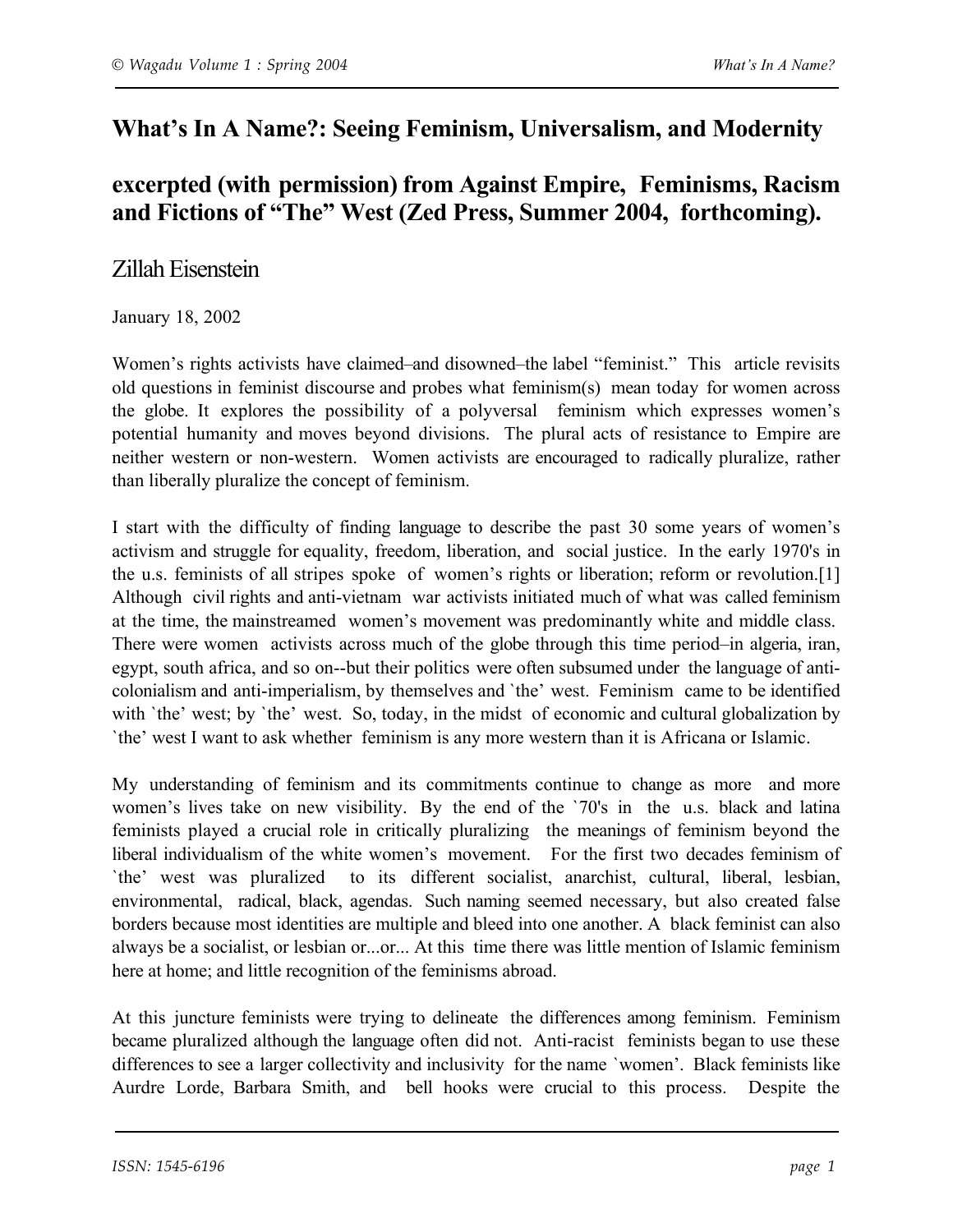conservative Reagan-Bush decade of the `80's anti-racist feminists of many sorts worked at articulating a more honest viewing of women as a sexual class, although divided by economic class, race, and sexual preference. In this context feminism in `the' west named and made visible the oppression of women, as women, despite their differences of privilege.

Early on I identified as a socialist feminist to distinguish myself from the mainstreamed liberal movement. Then came the revolutions of `89 and eastern european women's indictment of the misuses of feminism by so-called socialist states. Socialist feminist no longer felt like an effective identity. I started to just say I was a feminist. But then I also felt that anti-racism needed to be specified if feminism were to not be assumed to be white and western. Given the new excesses of global capital I am tempted to start using socialist alongside anti-racist again. My process of naming has been a process of seeing women differently, and more inclusively. And, my viewing from `the' west may be slower and less total than women from elsewhere where colonialism has demanded that they know more and see more. Hegemony of and by 'the' west appropriates and narrows vision.

At the same time, however, the globe is put in view in spite of western attempts to homogenize cultures. This viewing has now opened a lens on feminism to other global expressions, besides western. The U. N. sponsored Fourth World Conference on Women in Beijing, 1995, mobilized the various women's movements around the world and put them in fuller view than ever before. Islamic feminists had been reading the Qur'an in non-patriarchal ways for at least a decade before the conference. The terrorist attack of Sept. 11 brought feminisms in Islam into fuller view for activist feminists in the u.s. For others in the u.s. and parts of the global west, the aftermath of Sept. 11 presented a universalized notion of feminism as western, and positioned against the backwardness of Islam. Islam was equated with the terrorism of bin Laden and the Taliban. The plight of afghan women was put center stage: the denial of their right to work, to be educated, to receive health care. The enforced wearing of the burqa symbolized their lack of human rights. President Bush wrapped his bombs in this discourse of women's rights.

This moment is where my present querying takes off. Given this complex context I need to revisit some very old questions, but hopefully with new ways of seeing. What does feminism(s) mean today for women across the globe? How diversely can feminism be named and still seen? Has the west simply claimed feminism as their own, or is there something deeply western about feminism? How does the west undermine feminism? What are the other-than-western cores of feminism?[2] Is there a polyversal core--a universal idea with local expressions–to feminisms across the globe? Does the english status of the word, feminism, negate its polyversality? If language makes things visible in the first place we need a language which speaks the need of women for the self-determination of their bodies and minds, and which recognizes powerdifferentials amongst us..

My queries necessitate that women activists radically pluralize, rather than liberally pluralize the concept of feminism. This means that differences will not be ordered hierarchically against a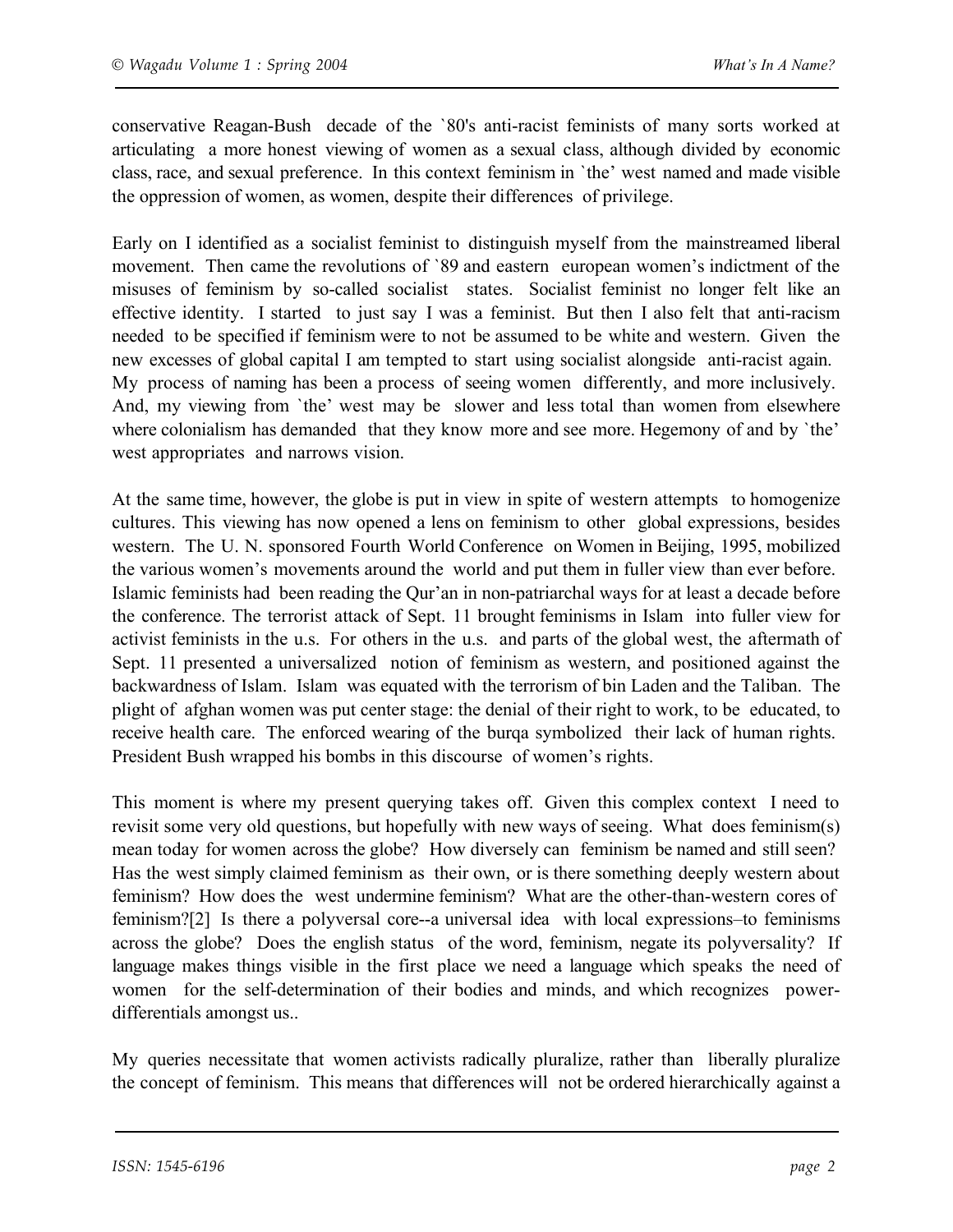privileged singular standard; or set up oppositionally against each other, or reflective of powerful privilege. A difference will then simply express variety and can be earnestly challenged as such.<sup>[3]</sup> This also means that there will be a variety of ways that women's equality, and freedom, and justice are expressed and defended; as long as self-determination–which encompasses individual choices and access (equality) to them exists as part of this process.

As I begin this journey I know that feminisms are not simply western, nor non-western, but embrace women everywhere. West and non-west are not true geographical, cultural, or political categories to begin with. From the start there have always been flows between empires and their colonies, between colonizer and colonized, between slave and slave-master, between colors of the skin. The mix has been misrepresented as separateness and opposition.

Feminism has suffered from this overdrawn divide palpably. It has been wrongly homogenized as a unity, and then defined as of the west. This negates multiple forms of feminisms in the west AND the multiple forms of feminisms outside the west. As such feminisms lose their plurality of meanings which also express the similarities among women. A polyversal feminism--multiple and connected-- expresses women's potential humanity which does not recognize irreconcilable divides. When women are subordinated and not allowed the lives they wish to live they respond with resistance. The plural acts of resistance are neither western or non-western. They are what women do to survive and thrive in polyversal fashion.

What's In A Name?

Feminism belongs to anyone who has fought for or died in the struggle to improve the lot of women. As such, no one simply owns its meaning. Naming acknowledges the thing named so that it can be seen. Naming also expresses the power of those who get to name. Toni Morrison in Beloved writes: "Definitions belonged to the definers–not the defined".[4] Feminism names the site of women's oppression as visible. There are differing notions of what oppression means, yet `feminism' gives coherence to the variety. So women in the west need to multiply the versions/visions of women's oppression and liberation; and find multiple ways to express the varieties of feminisms.

To the extent that english is a white woman's language it also expresses white women's identities.. This does not mean that many white women would never claim the term, nor does it mean that many women of color do not utilize it all the time. However, it is also more complex than this. Black women have been uncomfortable with the term–given its racist history, its exclusionary focus privileging white women, their own multiple oppressions which made its singularity feel too narrow, and the hostility towards it by black men as a white woman's thing. Jill Nelson, who often does identify as feminist also says that although naming is important, so "is anonymity and adroit warfare". She says black women know "the efficacy of stealth", of "communicating indirectly", of the "amazing art of passing on information via metaphor" as spirituals do.[5]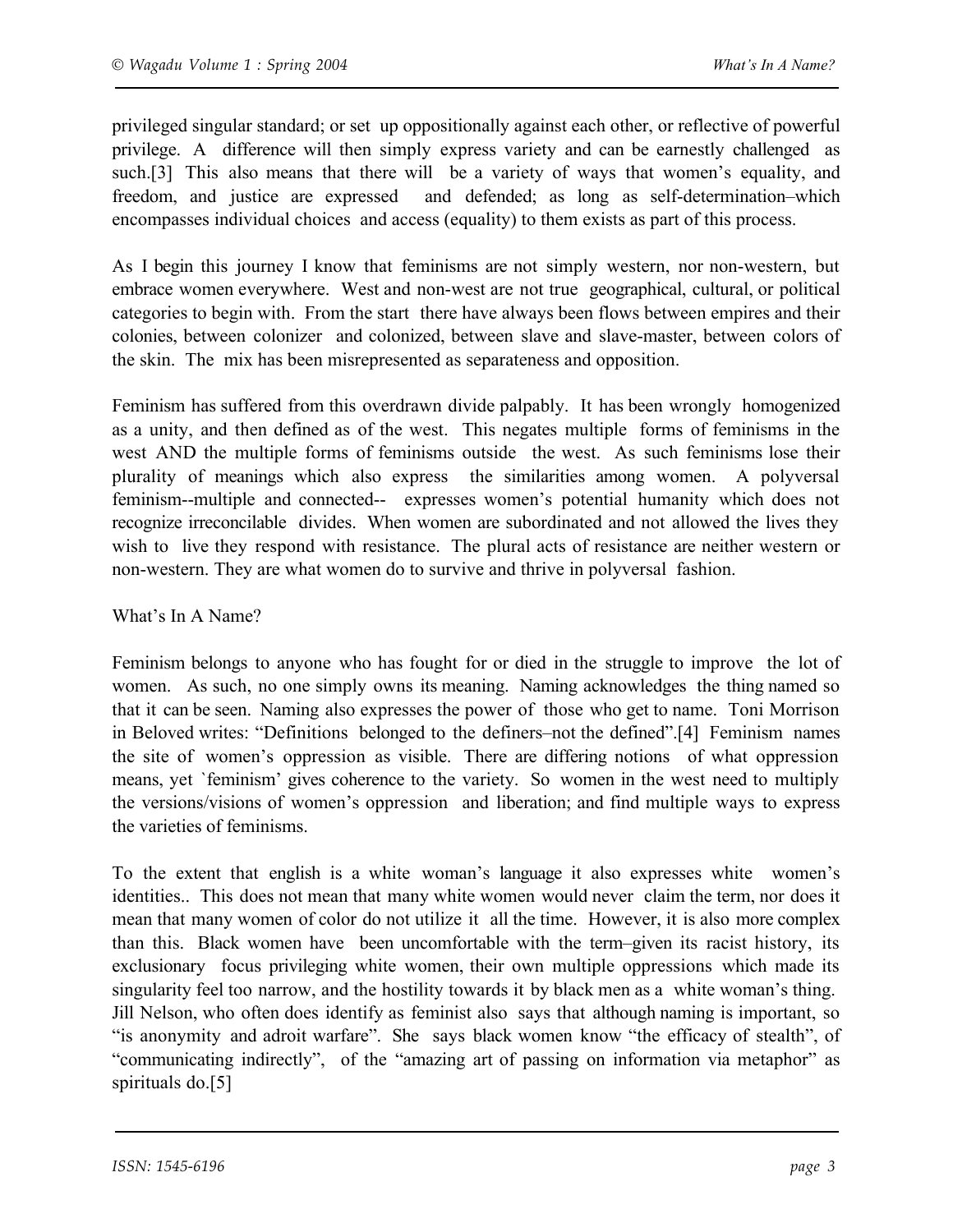Women activists in egypt in the early 20th century like Huda Shaarawi had no term that directly translated into `feminist'. In 1949, Inji Aflatun argued that "the enemies of women are the enemies of democracy". Women's struggle is to strengthen democracy in Egypt.[6] What does it mean to translate plural meanings into one term, that is not home grown? The term feminism–its racist and colonialist past–limits its ability to embrace all the complexities of women's lives across the globe. If feminism means the willingness to both recognize and subordinate our differences while recognizing the inequalities of power that divide us, a language that expresses this is crucial.[7] We, the big `we', need an identity chosen from women's present struggles that does this. This will be more-than-a-westernized anti-racist feminism. Dewesternized does not mean less focus on the gendered oppressions of women's lives, but it means more focus on denuding the global west of its cultural dominance and economic appropriation.

It is important to recognize that although feminism has a troubled history and incomplete understanding of the complexities always also defining sex and gender oppression, it is also true that many employ the term and give it new and insurgent meanings all the time. It is impossible to control and limit the radical dimensions of feminism as it is practiced by women across the globe.[8] The trick is to not assume that you know the limits and meanings of the particular feminist practice until you investigate it. This means that women from different places and cultures must remain open to new meanings of feminism, just as we ask feminists to see our particular and plural meanings of selfhood. I will argue that feminism is no more static an identity, than religion or politics, or culture. It is its changeability that invigorates feminisms' possibilities for human liberation.

Is Feminism Western or Modern?

The language of politics–democracy, socialism, modernity, civilization itself–is deciphered in relation to the economic system. Bourgeois liberalism articulates the relations of capitalism; socialism writes its critique. Conservatism embraces preservation of the economy. Terms like western and modernity usually bespeak the levels of economic bourgeois development. Women's lives are most often depoliticized as private and not public, and stand outside the contours of this language. Strangely enough, women however remain the symbolic of nationhood. Women's bodies are clothed to represent the status of the nation: chadors, burqas, saris, mini-skirts, spiked heels, make-up, face-lifts, etc. Non-modern dress, read as non-western, is a sign of backwardness or underdevelopment. Modernity exposes the woman's body. The more the body is revealed, the more modern. The more that sexuality is spoken, the more modern. Yet, rich and poor countries alike suffer domestic violence, rape, and unwanted pregnancies.

This is where anti-racist feminisms enter. They put women's and girl's lives in full view as part of the matrix of oppression. Societies that have rape and domestic violence are non-modern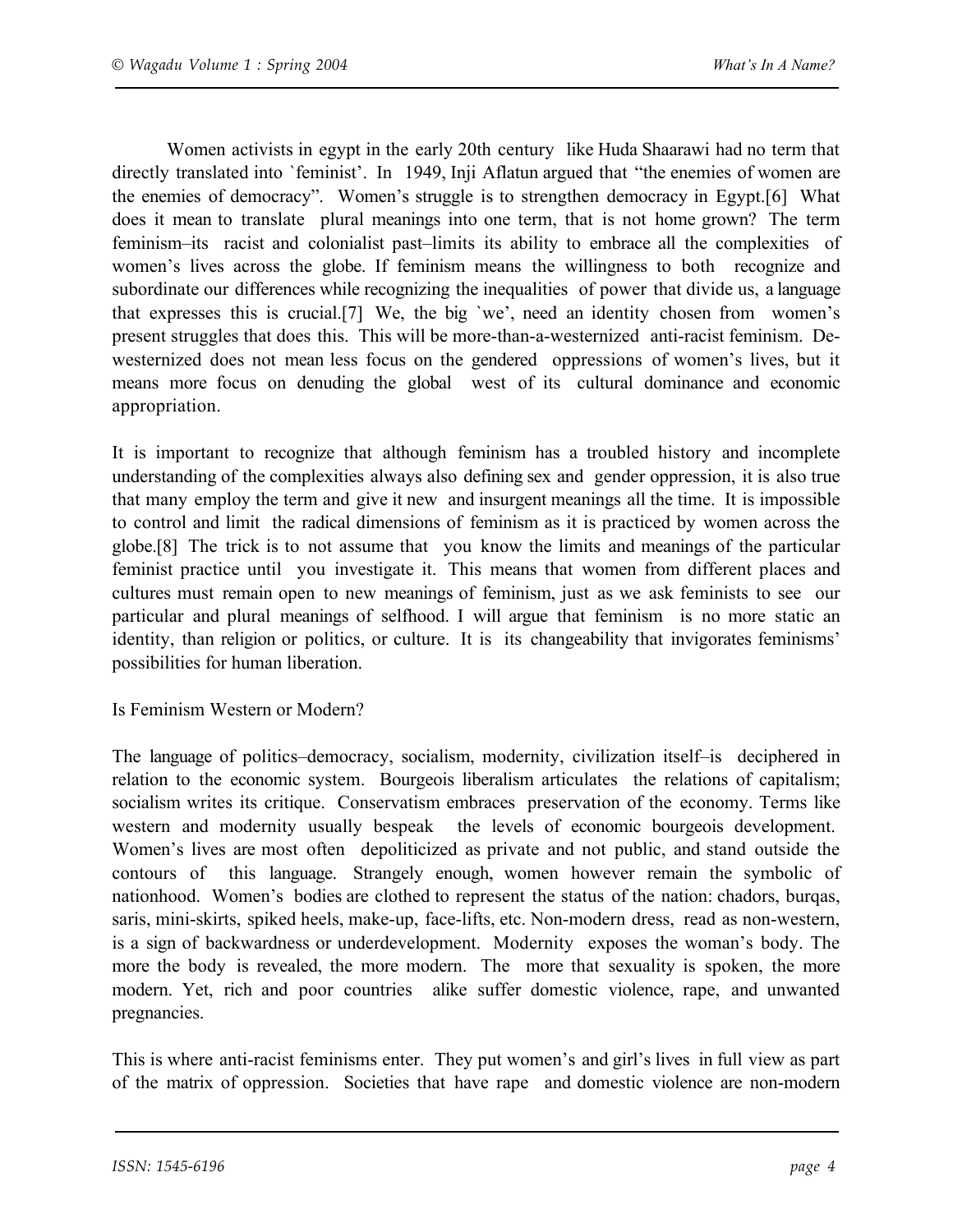whether they have sweat shops filled with teenage girls or not. Rape camps during the Bosnian War should have put serbs on the same par with the Taliban–rape is no more modern than enforced seclusion. The enforced prostitution of women in South-East Asia and the Pacific by the japanese military during WW ll bespeaks woman as the horrific `other'. She is not a part of the society, but merely serves it as sex slave. Human rights feminists had been working to put this on the agenda for years.

These women, often called `comfort women' by the japanese military during the Asia Pacific War during 1931-45, were rounded up and imprisoned in brothels to give comfort to military men. As one officer of the Army Corps justifies the practice: "This desire [for sex] is the same as hunger or the need to urinate, and soldiers merely thought of comfort stations as practically the same as latrines".[9] These young women from indonesia, the phillipines, singapore, china, korea, and burma, were forced to service military men's needs. Their continued rape, confinement and physical abuse, was a grave violation of their human rights which combined sexual violence against women, racism, and discrimination against the poor.[10]

Rape camps are as inhuman and `backward' as a nation can get. In this context what does it mean to call the Taliban backward? Given the systematic rape of slave women in the u.s.–seen in the hue of lightened colors today-- how should one define western modernity? There is nothing simple about clarifying the erasure of women's lives, nor their complexity. In Rwanda, 1994, the slaughter and rape of hundreds of thousands of women was done by ordinary people wielding machetes. And many in these civilian mobs were women.<sup>[11]</sup>

Given the clouding of women's lives and struggles by political discourse itself it becomes even more troublesome to subsume feminism under terms like `western', or `modern', or `democratic'. The conflation of feminism into western liberalism is rooted in an earlier collapsing of the variety of u.s. feminisms–like socialist, anarchist, radical, black, latina–into liberal feminism. Liberal feminism parades as one and the same with mainstream feminism: the rights of women to equality in law and property. Liberal feminism demands that women have the opportunity to achieve their wishes, and not be ascribed to a sexual status beforehand. The individual woman wins out against the homogenization of her as simply a member of a sexual caste. The other forms of feminisms in the global west are silenced in this equation except for what I term "feminism for export".[12]

Feminism's possibilities are de-radicalized and as such become a marketing device of first-world markets. Glitzy advertisements of women fantasize the freedom of the west. Beautiful, healthy, fashionable women become images for the promise of democracy. Women of the west are exported to the rest of the global `community' as either porn stars or CEO's. Meanwhile a majority of the women across the globe–inside and outside the west-- are living and working harder and wishing for equality and freedom. Mass marketing of the dream turns feminist individuality into a consumerist self-help market. The radical possibilities of feminism are continually re-captured; away from struggles for equality and vaporized.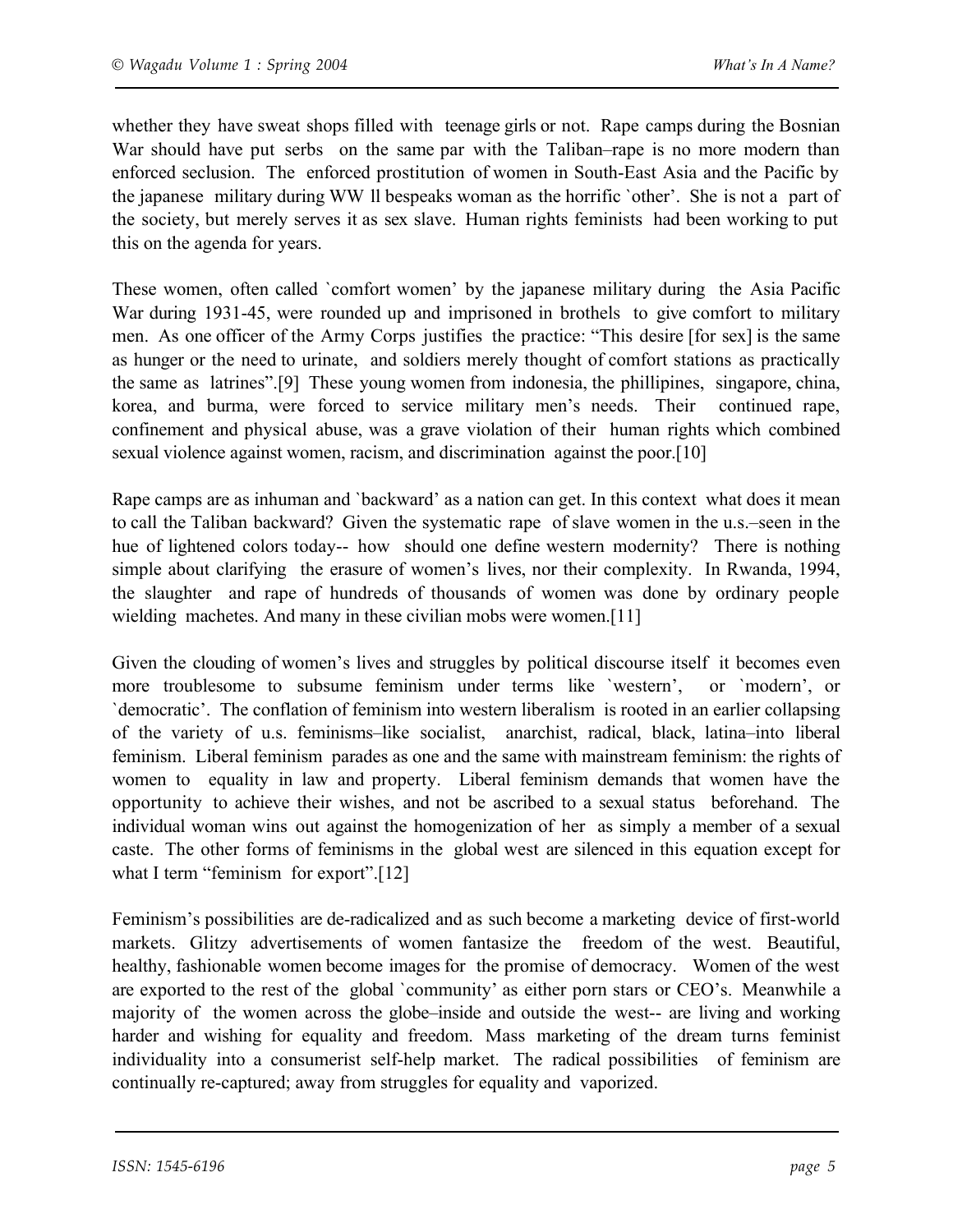It is also necessary to recognize that the same exploitative system of global capital that newly oppresses women and girls in sweat-shop labor, prostitution, and cyber-systems of power, also makes women more visible across the globe. As former divisions between home and work; women and men, public and private are challenged, patriarchal controls are exposed in new fashion. The consumerist culture of capitalism undermines masculinist privilege over women as well. So although global capital, as such, is no friend to women and girls it unsettles existing gender relations in ways that it cannot simply control. In this sense global capital is tremendously contradictory: it promises freedom and riches to the very people it exploits and degrades. Global capitalism exposes women to new levels of exploitation and also instigates new yearnings that cannot be easily dismissed as bourgeois. These yearnings rather endorse their own local feminist desires, some of which are resistant to globalization, and some of which embrace its promissory of freedom for all.

 Liberal feminism as it was articulated in the 19th century stood as a critique of the exclusion of white women from the bourgeois revolution overtaking england and france. These women wanted the new freedoms being promised white propertied men. In order to claim these rights they first had to see that they were excluded as a sexual caste, as a homogenized collective with no individuality. They then used this ascribed status to challenge the engendered exclusivity of bourgeois right. These feminists did not speak of slave women or slaves in general. They did not speak of non-propertied women. They instead utilized the abstract/inclusive promissory of individual rights and demanded it exclusively for themselves. This radical–though incomplete–moment has long since passed.

In 1981 I wrote that "all feminism is liberal at its root in that the universal feminist claim that woman is an independent being (from man) is premised on the 18th century liberal conception of the independent and autonomous self." I also stated that all feminism "is radically feminist in that woman's identity as a member of a sex class underlies this claim".[13] I now think it is more true to say that all feminism recognizes woman's independence/autonomy but that there are more-than-liberal formulations of this idea, some of which see more connectedness to others than the bourgeois formula of individualism. There are other notions of individuality that are not simply at one with bourgeois individualism.

Seeing the individual, as such, with rights which are positioned against others, or in tension with the collectivity, has been hegemonized by the west for the west. Africana-womanism and Islamic feminism embrace a more social notion of the individual.

Individuality can recognize autonomy from and connection to others simultaneously; and when one chooses, one can act individually while also recognizing these obligations. This sense of self is interconnected with others, although the self is also independent. This reading of the self is not simply western; this feminist self has its roots/routes from elsewheres where slavery and colonialism have demanded more of the individual than selfish desire, but also more than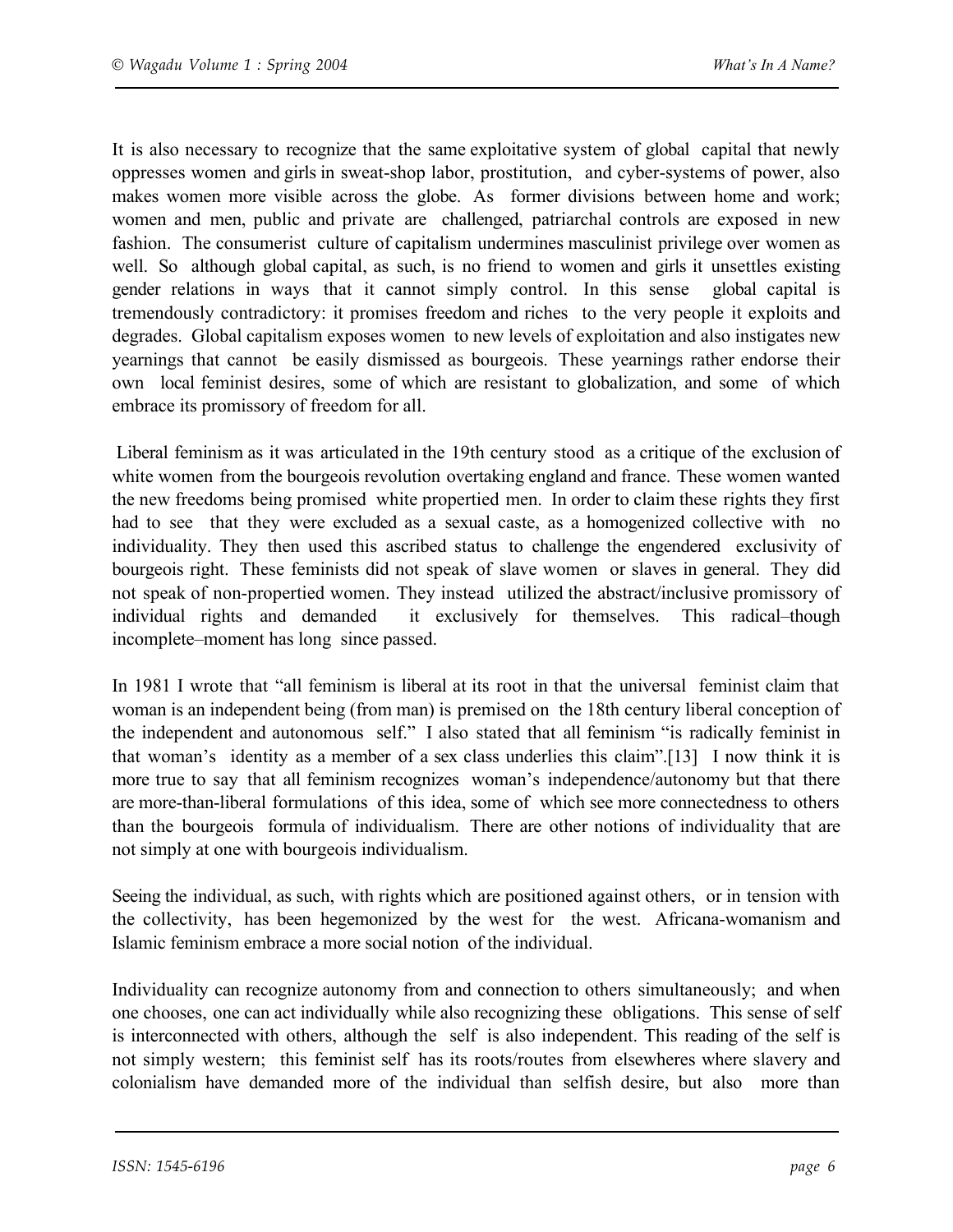selflessness. Connectedness and autonomy are not oppositional stances as they so often have been in bourgeois and socialist theory. Feminisms blend and bleed across and through west and nonwest; bourgeois and socialist, individualist and collectivist. Feminisms which have developed through these crossroads have a richer blending than feminisms of the west..

For me, I must retain the self as `free' even though this construct is so often collapsed into its commodified, selfish form. I wish to make freedom less selfish, but remain committed to it as a necessary aspect of our diverse humanity. Individual freedom allows us our differences and uniqueness. This embrace of the self targets the freedom of choice about what happens to your body, your mind, your life. The freedom of the self , the freedom to choose allows for the possibility of resistance which is crucial to creativity. Freedom is marketed much more aggressively in the west than equality; feminisms in the west are much better at demanding freedom than equality. But equality must also be part of the equation or freedoms cannot be actualized. Freedom to choose must be accompanied with the possibility of getting your choices. So, although freedom with its bourgeois exclusiveness is not sufficient, we must work to equalize our freedoms so that they matter more for more people. Equality, then, allows us to recognize our similarity while freedom celebrates our multiplicity. This is why feminisms must struggle for both.

Both equality and freedom need to be articulated carefully in the ways that women's gender, and race, and class, and sexuality continually construct identity. So it is not enough to have economic or legal equality without equality of sexuality and sexual differences along with the racial diversity that is spoken here. It is also true that given all this multiplicity it is not necessary that all feminists agree on all counts in order to build feminisms across the globe. These points of contact are yet to be discovered.

Meanwhile any dialogue today confronts the hegemony of western feminism, whatever this really means. As parts of the liberal feminist discourse have been appropriated by global capital and neoliberals it becomes harder for feminists to sort out what it once meant, and what it means today. Through the mid-`70's and `80's mainstream feminism began to take more radical stands to include more women. As it tried to be more inclusive–Bella Abzug is a perfect example of one who chose to push the limits of electoral politics for women as far as possible–a backlash began against this increased inclusivity. Mainstream feminism–liberal and radical--was said to have lost touch with the women it was supposed to be helping. Neo-liberals, many of whom were women, wished to conservatize the demands of feminists. Under assault in the Reagan-Bush decade feminist activism began to dissipate. We entered the stage of: "I am not a feminist, but..."

This is not meant as a white-wash of the mainstream movement and its lackings. But it is also true that liberal feminism has been denuded of much of its initial radicalism. Today western feminism must be distinguished in terms of its parts: a neoliberal/neoconservative feminist discourse of the u.s. government and transnational capital; a liberal feminist equal rights agenda inside the u.s. as well as other countries; a vocal human rights discourse publicized through the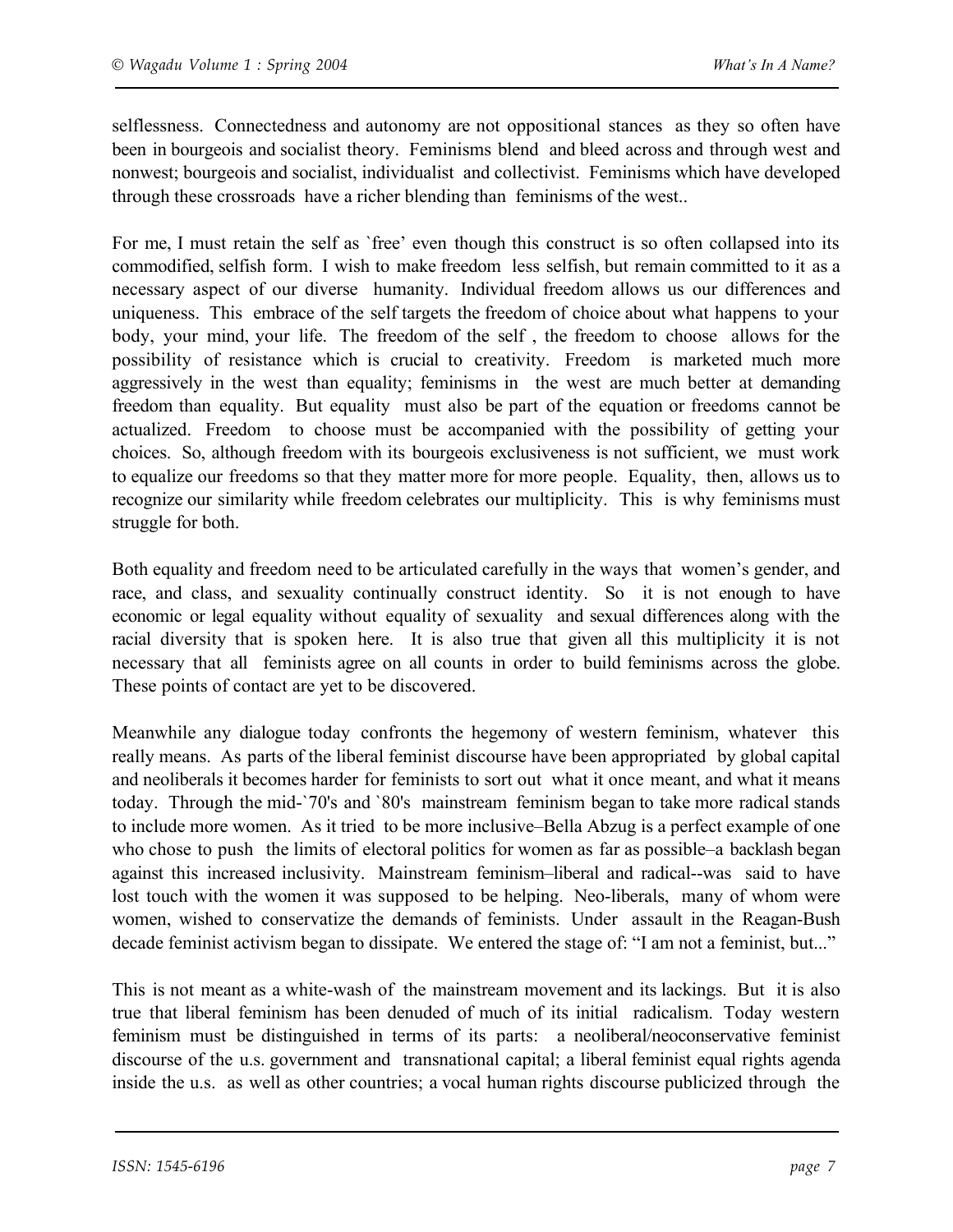U.N.; a colonialist feminist voice often at odds with other feminisms across the globe; and a set of liberatory discourses which other feminist struggles interact and mix with. We must be very cautious at this moment in history when powerful voices choose to collapse these complexities. It is out of this complexity that radically pluralist feminist dialogues can develop. Women in the west, and women outside the west; women of the non-west living in the west; and women of the west living in the non-west must become more creative with these dialogues.

We, the big `we', should not forget that many of the women living in the west, are not of the west, in terms of geographical origin. Yet women live and interact with the culture of the west with and alongside their home cultures. And women of the west seek out cultures other than their own in order to live in the world more diversely. So who is a western woman today? And who is a woman from elsewhere? Is this question all that different from wondering what the cultural flows back and forth between colonizer and colonized; slave and slave master were in the 18th and 19th centuries? The differences will allow us to find out where we have traveled and come to, without erasing history, or being limited to its confines. These are the new-old queries for feminisms across the globe in 2002.

Is the Universal Uni or Poly?

It has never been more important than to critically rethink the contours of the meaning of `universal', and pluralize it to other-than-its western form. If universal is understood as unity it by definition becomes exclusionary of the very thing it is to embrace–totality. Universality is simply an abstracted viewing of humanity when it is articulated by the powerful, for themselves. It is why 18th century enlightenment theorists could write of the humanity of all, the freedom and equality of all, and really mean white propertied men. For them, no one was excluded. The abstraction they gave us–of all–of any individual–remains a gift of promise for all those excluded. But it also raises the question of whether one can ever get to a true inclusivity while treating `the' individual in its abstracted form. The abstract metaphor–the individual-makes it possible to misname and mis-see the totality, as one and the same with oneself.

Supposedly we are being inclusive, and democratic, and modern, when we speak of universal rights. These rights are human rights; humanely given to any one who is human. As such they are said to be natural rights. They are available to any one who chooses to claim them. Of course, these visions were written by men like I. Kant, and J. J. Rousseau, who never spoke against the slave trade, or on behalf of women's freedom or equality. Rousseau is well known for writing the dilemma of The Social Contract, that men were born free and everywhere they are in chains. But his men who were born free were white, not black slaves. And the men chained were not black, but white.

Given the political history of exclusion, in the name of universal rights, I argue that the universal must be reinvented through specificity in order to democratize the very idea of universalism. If universal rights had been written with the site of specificity of the black man and woman in the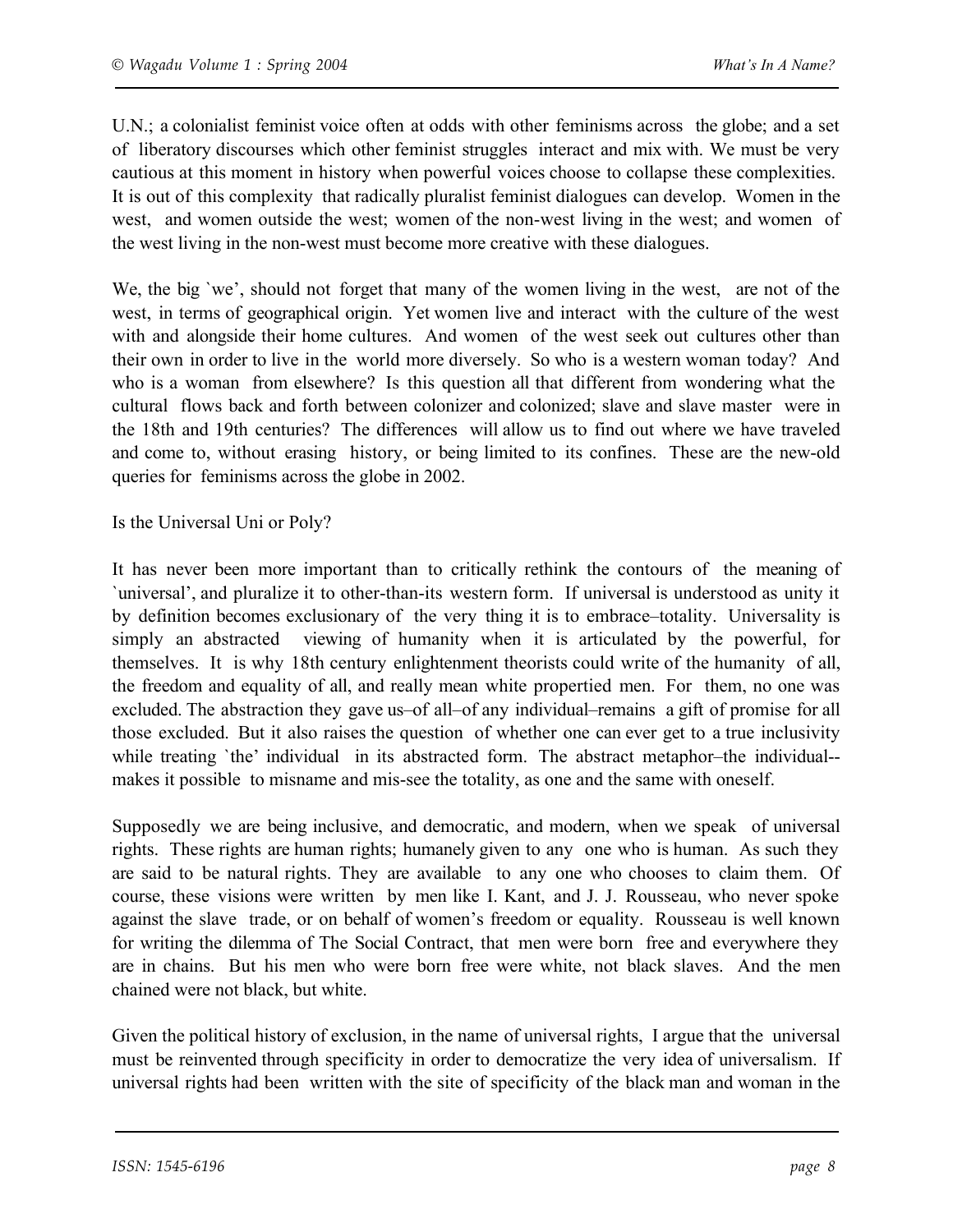18th century, the human right to freedom would have been envisioned more totally at the start. If today we write the universal with women's bodies in their polyversal diversity for their actual needs for food, and shelter, and love, and education, and interesting lives, we move toward a greater totality of humanity. The universal is specific and multiple; or as the Bengali theorists argue, "unity in diversity".

Specificity–especially of differences–wins out every time over abstracted humanism which can be read from the site of power as oneness. Human as a term is already encoded with the colonialist's exclusiveness. Yet human rights is thought to be a more inclusive construct than women's rights. All feminist U.N. dialogue states that `women's rights are human rights'. And I wonder, why humanism is thought to be more inclusive than an anti-racist feminism? Human rights are women's rights, if not more so. When women's rights are met men's rights will also be met; and this is less true stated the other way around. Humanity speaks the shared, and alike, part of life between men and women. They share their humanness and their derivative rights as such. Women's rights also connotes the specific needs women may have (that men do not) given the unequal relations of power between them. As such, women's rights become the more inclusive starting point–they specify and unify; women's rights address the shared human likeness and the distinct uniqueness of different needs. A health system which provides women with pre-natal and pregnancy care will provide an inclusive program for men and women. Men are not disabled in this framework, as pregnant women are today in our legal system which is written from a masculinist standard of universality and disability. Inclusivity derives here from plural diversity, at the core. And this diversity will put sites of powerlessness in view for those who see themselves as the universal.

It is interesting to me that when Martha Nussbaum argues for a cross-cultural notion of humanness, she adopts the liberal notion of universalism. She calls for a universal accounting of human capabilities as shared even though she recognizes the need of a universalism that is sensitive to plural and cultural differences. For her pluralism and respect for difference are themselves universal values, yet they also remain liberal in her mind. My query is whether these values are in and of themselves liberal, or western, or simply human and therefore defined richly and polyversally within several traditions. She says we need a universalist feminism, an abstracted promissory of oneness which is understood as liberal.[14] But what does diversity of implementation mean if the starting point premises a oneness of unity.

Carol Quillen interrogates Nussbaum's project. She sees much of Nussbaum's proposals as eurocentric; that she does not recognize the tension between "european humanism and european imperialism". Whereas Nussbaum seems bound by the liberal humanist tradition, Quillen asks for an "other-than-liberal humanist" project. Western humanism is one and the same with european domination and racist and colonialist practices.[15] Without wondering such things it becomes quite risky to think that others should be "free like me". Emancipation is thought to lead to the west–away from Islam, or anywhere elsewhere. Nussbaum needs to take the promissory of liberal humanism but interrogate it to try and find a non-colonialist humanity in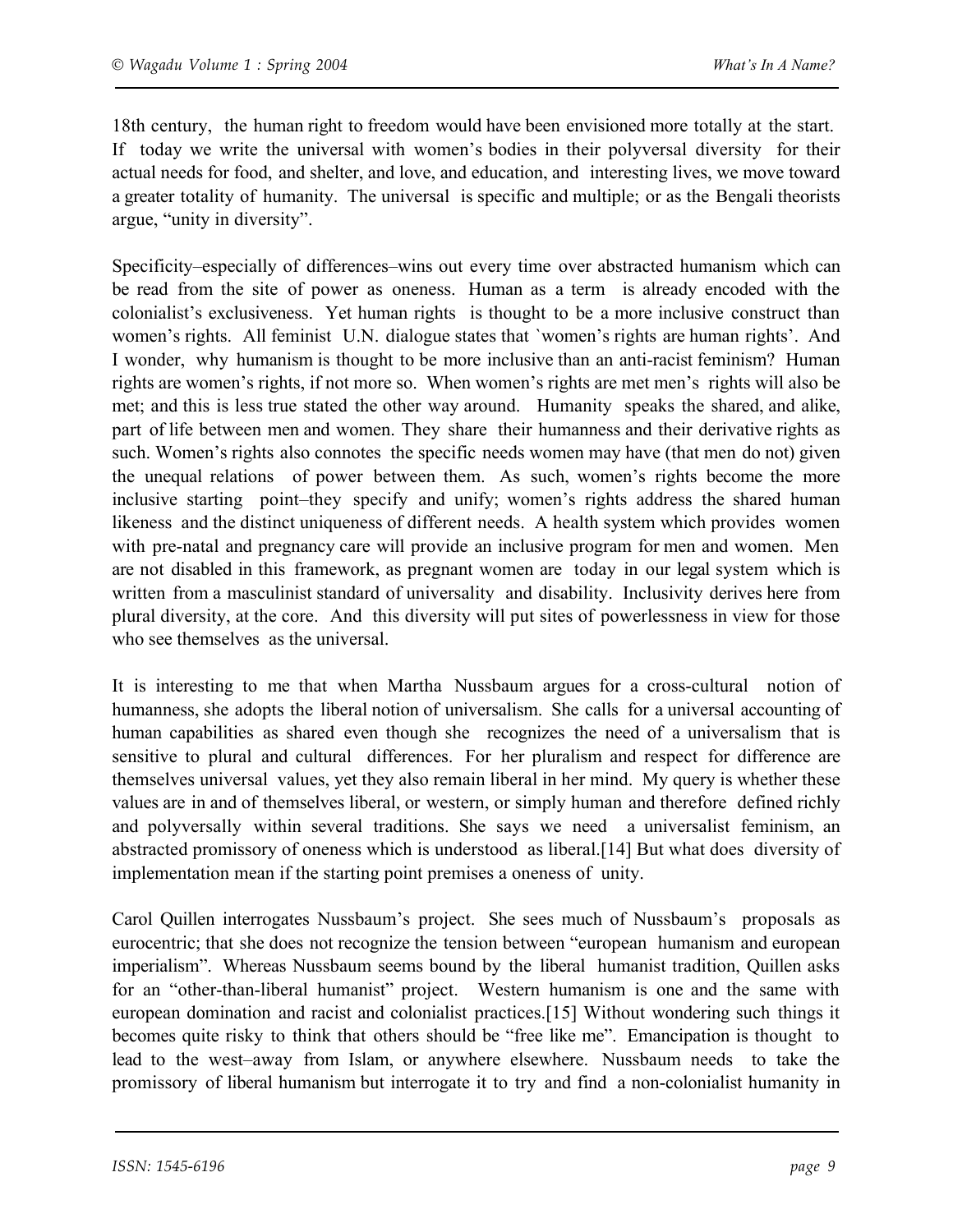polyversal form that can retrieve humanism for really liberatory feminisms.

Nussbaum thinks that "any universalism" which has a chance of succeeding in the "modern" world must be a "form of political liberalism". She herself acknowledges that cultures are mixes and not homogenous; that "plurality, contestation and individual variety" exist within all cultures, along with overlap and borrowing.[16] So how does she decipher what she terms `political liberalism'; as well as disconnect it from the mix of other influences of which it is a part? Nussbaum either does not see other-than-liberal notions of humanism as promissory, or her anglocentrism simply allows her to claim that liberal humanism is a universal. For me, the uni is poly at the start.

Nussbaum privileges the notion of humanity as the universal especially when she writes of women's rights. She says that her volume is "not really about women at all but about human beings and about women seen as fully human". But it is this very discourse of humanity that has excluded women from their rights, as not men, as not white. She authorizes her discussion of feminism by saying her feminism is humanism, i.e., more inclusive than just women.[17] Why this deference to huMAN? Why not say that the book is not about an abstracted universal humanism, but rather a specified way of seeing humanity through the lives of its women. Nussbaum herself repeatedly makes the case, as many others at the U.N. and World Bank do, that if you improve the lives of women, you improve the lives of everyone, that women's countries develop in proportion to their education, participation, etc. What better way to see that whatever humanism is, it is to be found in its women, and the way they take care of more than themselves.

Amartya Sen says very similar things to Nussbaum. "The voice of women is critically important for the world's future–not just for women's future".[18] According to Sen, women's empowerment through education, property rights, and employment will reduce fertility rates and promote female literacy. Better women, and better their nations. This quite starkly is not said about men. This is quite an incredible recognition: that there is something about women that when they are allowed to develop, they take others with them. As such, they are human and humanity is its women.

Although it is repeatedly stated that if you improve women's lives, you improve the country as a whole, there is little discussion of this startling fact. A recent World Bank study states that "countries which promote women's rights and increase their access to resources and schooling enjoy lower poverty rates, faster economic growth and less corruption than countries who do not." As such, the report continues: "Gender inequality hurts all members of society, not just girls and women".[19] So what is it about women that when their lives improve the lives of the community improve, in ways that is not true for men? This question begs one to look inside the interconnectedness of female autonomy to possibly see more-than-a-liberal view of humanism . Several expressions of Africana womanism are helpful here.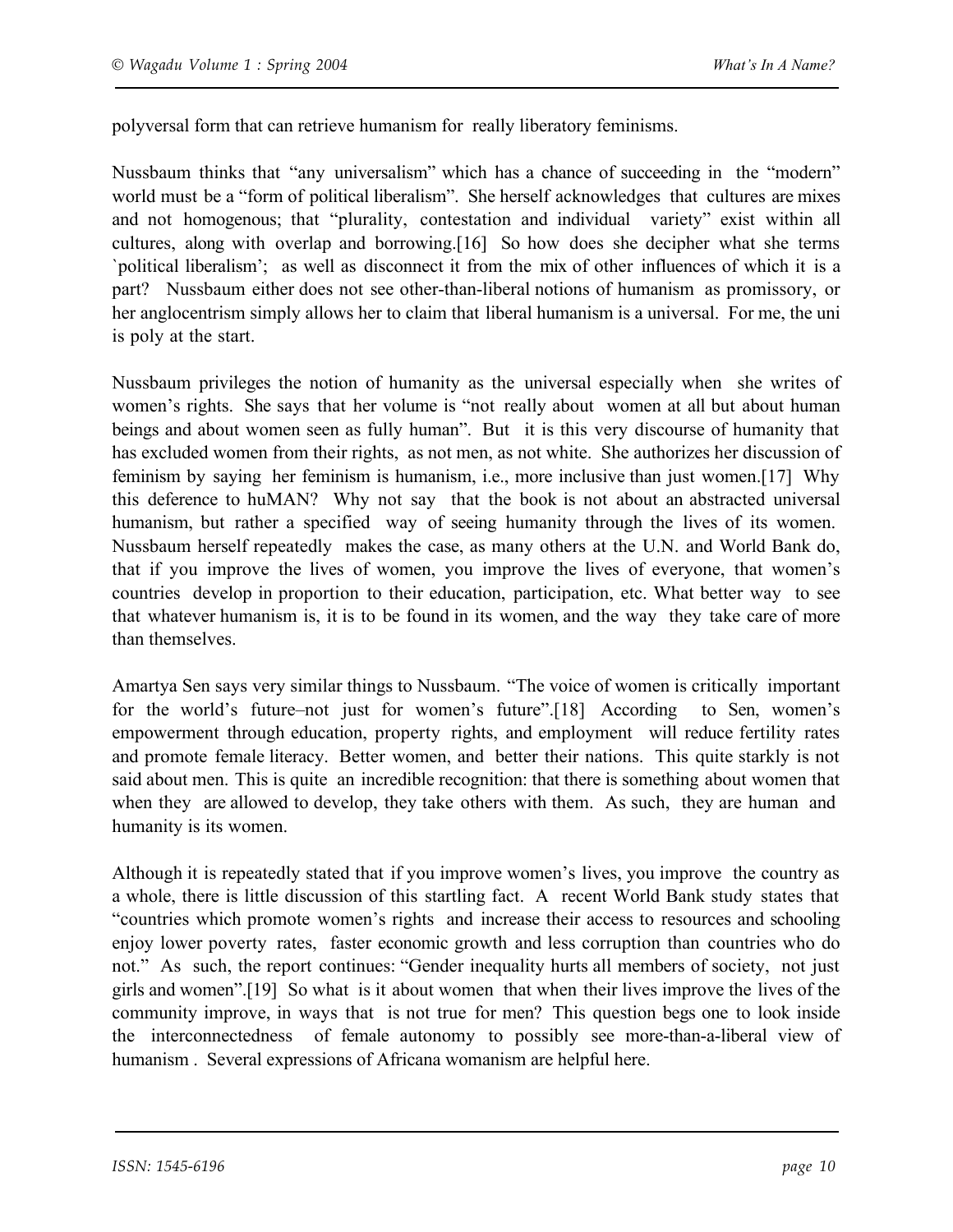Nussbaum attempts to redefine universalism in radically plural ways but rather universalizes liberal pluralism in its western form. I find this perplexing given that she argues that feminism should become less insular, and more international, more attentive to issues like inequality, hunger, and health care. In order to achieve such an agenda she may have to dislodge the dominant discourse she adopts. If she does so she would be more able to see other-than-liberal feminisms, and less able to homogenize women from non-western countries.[20]

Liberal humanism is not able to envision more-than-western visions of humanity that are rich in interconnectedness and diversity. Abstracted individualism allows for a homogeneity that makes multiplicity look chaotic and troublesome. The global west does not allow for the unity in diversity; rather global capital uses a corporatist multiculturalism to domesticate difference into a commodifiable homogeneity.

Susan Moller Okin also assumes a privileged status for liberalism. She believes that cultures must become liberal to be respected. Okin wants to prioritize women's rights and fears that multiculturalism is bad for women. She positions multiculturalism–as group rights–against women's rights–as individual rights.[21] She sees gender equality as in tension with the "claims of minority cultures" because she assumes that cultural diversity will clash with feminist goals. She says that group rights should not trump the individual rights of its members, and she sees group rights as often anti-feminist. She works from within the tradition of liberalism which posits the tension between the individual and the group at its core. Individualism is bourgeois and autonomous for her. There is always a tension between the individual and the group, whether women's rights are part of the equation or not.

Okin makes a mistake here by assuming that feminism is not also about group rights–of women as women–however individually these rights are practiced. She also does not deal with the intersectionality and multiplicity of women of color's lives when she assumes that their culture will always oppose their fair treatment. Clearly, to position multiculturalism against women, the women become homogenized in non-cultural/racial identity. She also does not wonder about new ways of thinking of women's rights in multicultural fashion..

Okin needs to re-read the dilemma and see how a different rendering of cultural rights can be used to embrace feminism. Islam has no one reading of the Qur'an for women. Okin sees servitude where she needs to learn more. To assume a hostility between Islam and feminism is to read western feminism against the Qur'an.[22] Wearing a head scarf or veiling oneself is not apriori antifeminist, unless Okin is only allowing her liberal feminist notion of sameness of treatment to be her defining criteria of feminism. Okin needs to indict patriarchal practices rather than multiculturalism as the problem. And she needs to rethink how she embraces the cultural traditions of liberalism as privileged while remaining hostile to the multiplicity of other feminisms within other-than-liberal meanings.

Universalism covers over the normalized forms of patriarchal colonialism often in the name of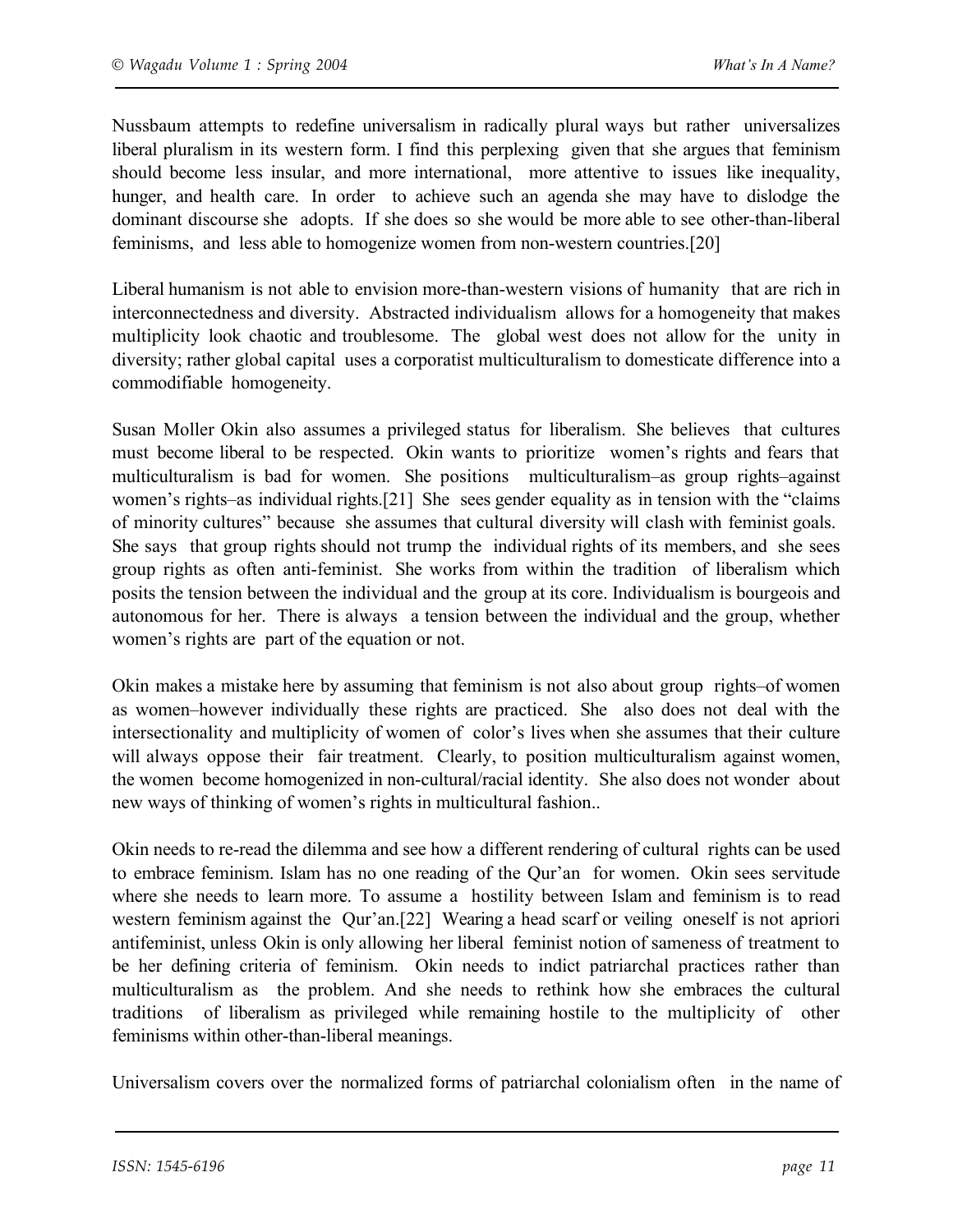democracy. Multiculturalism calls attention to diverse cultural practices, some of which are patriarchal and some of which are not. It is up to feminism to struggle with its many formulations to decipher the widest interpretive meaning of women's liberation. Multiculturalism comes clothed in many forms and should not be collapsed into a singularized westernized reading of it. In this sense a liberal feminist critique is too narrow. There are other feminisms which are a complex mix of their own cultural articulations, alongside the globalized language of women's rights. And this globalized form is both liberatory and colonizing; maybe more so now than ever given the insidious global webs of power that exploit women and girls everywhere while supposedly championing their newly won freedoms–from the soviet empire, the Taliban, and so on.

Amidst this flux some Africana womanists do not see equality as meaning sameness (of treatment with men) but rather meaning respect for who we each are. Sameness of treatment is never quite right because we are only similar to each other, never the same. And liberation is an individual, and communal, and national affair.

Africana Womanisms and their Black Feminist Meanings

Global capitalism and its cyber airwaves make more of the world visible to more people than ever, even while large portions of the globe exist without phone lines and cyber access. Africa has fallen off the global map given its lack of wiring and the present anti-terrorist preoccupation with the Middle East and South-East Asia. Blacks inside the u.s. and Africa have been made more invisible than ever as the new alien color is the brown muslim. While so much of the global discourse focuses on women in afghanistan as well as women in Islam, women in Africa continue to struggle to create sustainable lives, fight and live with AIDS, and are also challenged by misogynist fundamentalists in algeria, nigeria, and morocco.

Women's activism is a crucial part of life in most African countries. Women were central to the liberation of algeria in its war for independence, were essential to the struggles against apartheid in south africa, have led most of the environmental movements throughout the continent for sustainable development. These African roots/routes of feminism wind back to the days of the slave-trade when slave women suffered an enforced equality with black men–in bearing the whip and its cruelty. They also knew their own experience of rape and its degradation.[23]

These struggles have yet to be named as part of or central to feminist history, by black and white women alike, especially by feminists in the west. White women in england and the u.s. first named their struggles as feminist even while other-than-liberal feminisms had already existed elsewhere in many indigenous forms. Is it simply the powerful positioning of English as the dominant language of the west, rather than the actual diverse practices of women's struggle, that makes feminism western?

Clenora Hudson-Weems argues that it is the "ultimate in racist arrogance and domination to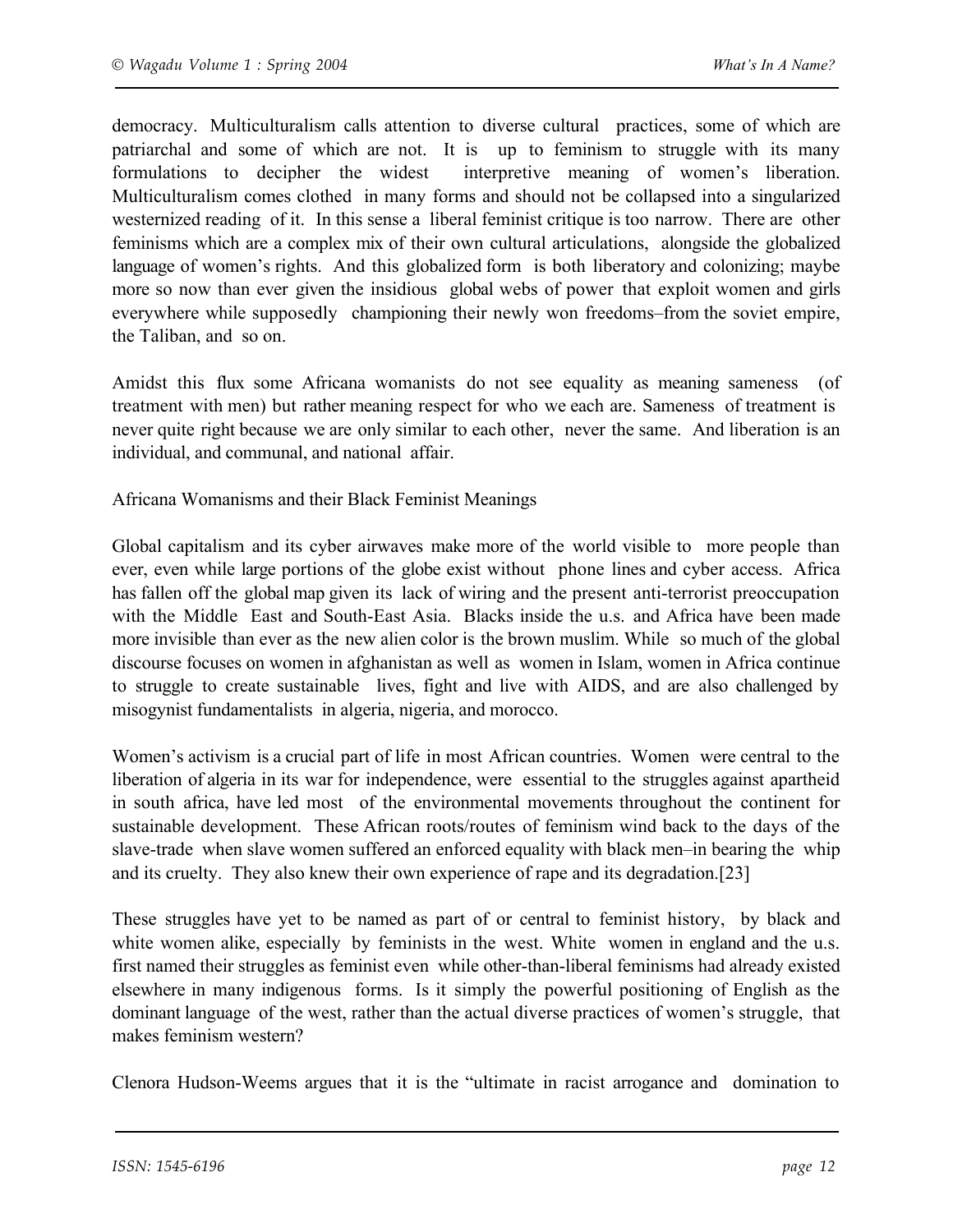suggest that authentic activity of women resides with white women." Africana women in the u.s. like Sojourner Truth, Harriet Tubman and Ida B. Wells were feminists even if they did not singularly and exclusively focus on women's issues. For Weems the struggles of African women are an originary site for understanding women's movements. And through the slave trade and american slavery and the civil rights movement white feminists have learned from Africana women activists. Therefore, "when Africana women come along and embrace feminism, appending it to their identity as Black feminists or African feminists, they are in reality duplicating the duplicate."[24]

There is history to be found and remembered here. And it is hugely significant that what might be called a deformed equality, or an "androgynous world was born, weirdly enough, not of freedom, but of bondage".[25] Black women have practiced an alternative womanhood, in slavery and in freedom which nurtures alternative feminisms as well.[26] When black women ask if they are not women–"Ar'n't I A Woman?"–the directional needs redesigning, away from white women as the standard

Women's embededness in other relations–their color/race, their economic class, their cultural identity–demands a feminism which recognizes these complexities at the start. Most feminists/womanists in Africa demand this polydimensional understanding and reject the singularity of a feminism focused on gender alone, which privileges white women and diminishes the presence of women of color. Alice Walker, though living in the u.s., coined the term womanist to refer to feminists of color who are committed to the survival and wholeness of an entire people, male and female. "Womanist is to feminist as purple is to lavender."[27] She spoke black women's need for naming women's struggles from inside the west for themselves. Dialogues and flows across continents was a part of this naming. When Walker first coined her phrase, I was not ready to give up the term feminism and the political history and continuity it spoke.[28] Today I see that history as too narrowed and narrowing of women's struggles elsewhere to save as such.

Awa Thiam wonders: "`Women are the Blacks of the human race'. Can they tell us then what or who are Black Women? The Blacks of the Blacks of the human race?"[29] She calls for this specificity, while speaking the commitment of working toward African liberation in the tradition of self-reliance and autonomy. Yet, race and class are key issues for people/women of color and must come first, before gender for some Africana womanists like Clenora Hudson Weems. Liberation is a collective struggle for the entire family. Africana women, in this instance, are not fighting against the strictures of family; they have not suffered from the protective pedestal of familial womanhood.[30] They want no part of white women's feminism in this arena.

Hudson-Weems argues that Africana womanists must name themselves. That the imperialist aspects of western feminism requires their own "self-naming, self-defining and self-identifying". She argues that feminism has been defined by white women, for white women; and that Africana womanism is unique from white and even black (westernized) feminism.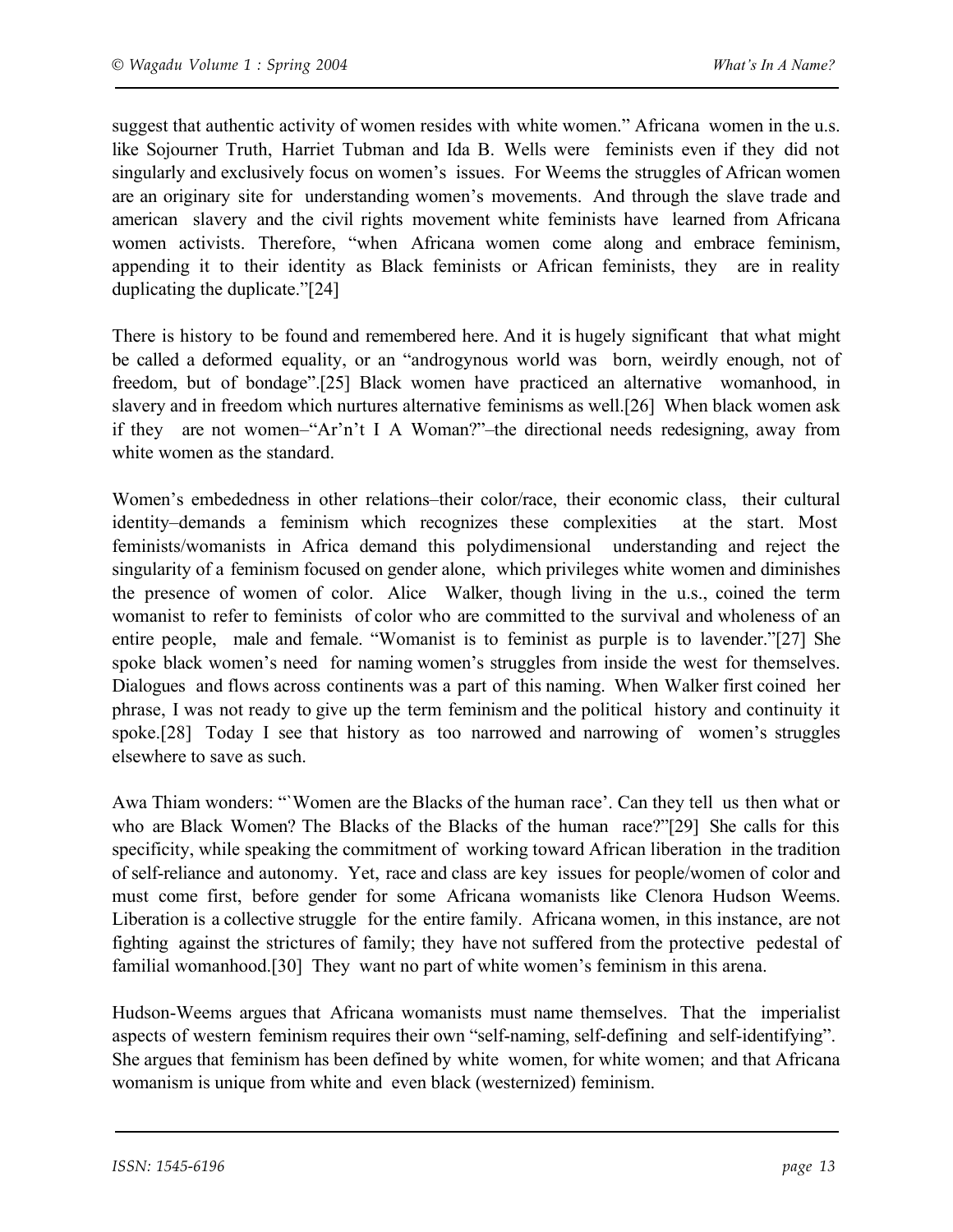The unique needs of African women focus on the poverty of black women in Africa and their fight for survival against colonial and neo-colonialism. This shifts the dynamic of power between men and women as well. Africana women connect with men in this "struggle toward a common destiny". Africana men do not share the privileges of white men so he is not woman's enemy. Because Africana men have not had the "same institutionalized power to oppress as White men" Weems embraces a "family pride".<sup>[31]</sup>

Although Weems introduces the important issue of class oppression and the way it differentiates racial realities she also reduces white feminism and feminists to women of wealth. Class, rather than racialized meanings of class becomes her oppositional framework. Black feminists in the u.s. come in many stripes. Some speak from the western liberal tradition which acts as though class and poverty are not realities to decipher, and some speak as socialists and anti-colonialists. The mix in the west is complex, as it is in Africa. Instead of parodying either side, if there are sides as such, let us earnestly blend the collective strategies and intersectional identities of women in Africa with a carefully honed critique of gender privilege. This complexifies gender to its racial and class hierarchies, always, but it does not deny the place of gender in the power-filled lives we live. As such, there are no abstracted enemies, but specified relations of power to be dismantled and rebuilt. Women's oppression is universal but the meanings of this are always yet to be fully discovered in their polyversal forms. Women's liberation is as complex as the oppressions defining the resistances.

Weems' fashioning of Africana womanism invites a recognition of the important relatedness of people's being. She continually writes about "liberating an entire people"; of the importance of an holistic harmony and communalism rather than a simplistic and isolated notion of individuality. Africana womanism is a collective struggle which also recognizes the relatedness of women to their families and communities. It "is a family-centered rather than a femalecentered perspective." Weems says it is by "necessity" that the first concern must be with "ridding society of racism, a problem which invariably affects our entire family, or total existence". I have trouble with Weems' idea of first and second, as do many women of color feminists, however, racism shifts and necessitates a notion of collectivity. Yet Weems seems to insist on the clash between "women and individualism over [against] human dignity and rights".[32] Given the colonizing history of feminist individualism of the west this is understandable. But too much is lost here.[33]

The embrace of collectivity alongside and with a recognition of women's individuality is a rich mix here which cannot put the two commitments in opposition or in collapse. But the tensions need exploration in new directions: between the nigerian woman who wishes to decide about her own body without being seen as anti-family, but also who remains critical of global capital's restructuring policies of her country. For the white liberal feminist the initial recognition of the self was in opposition to the gendered homogenization of the collectivity called woman. But in this instance the recognition of multiply oppressive collectivities necessitates a more complex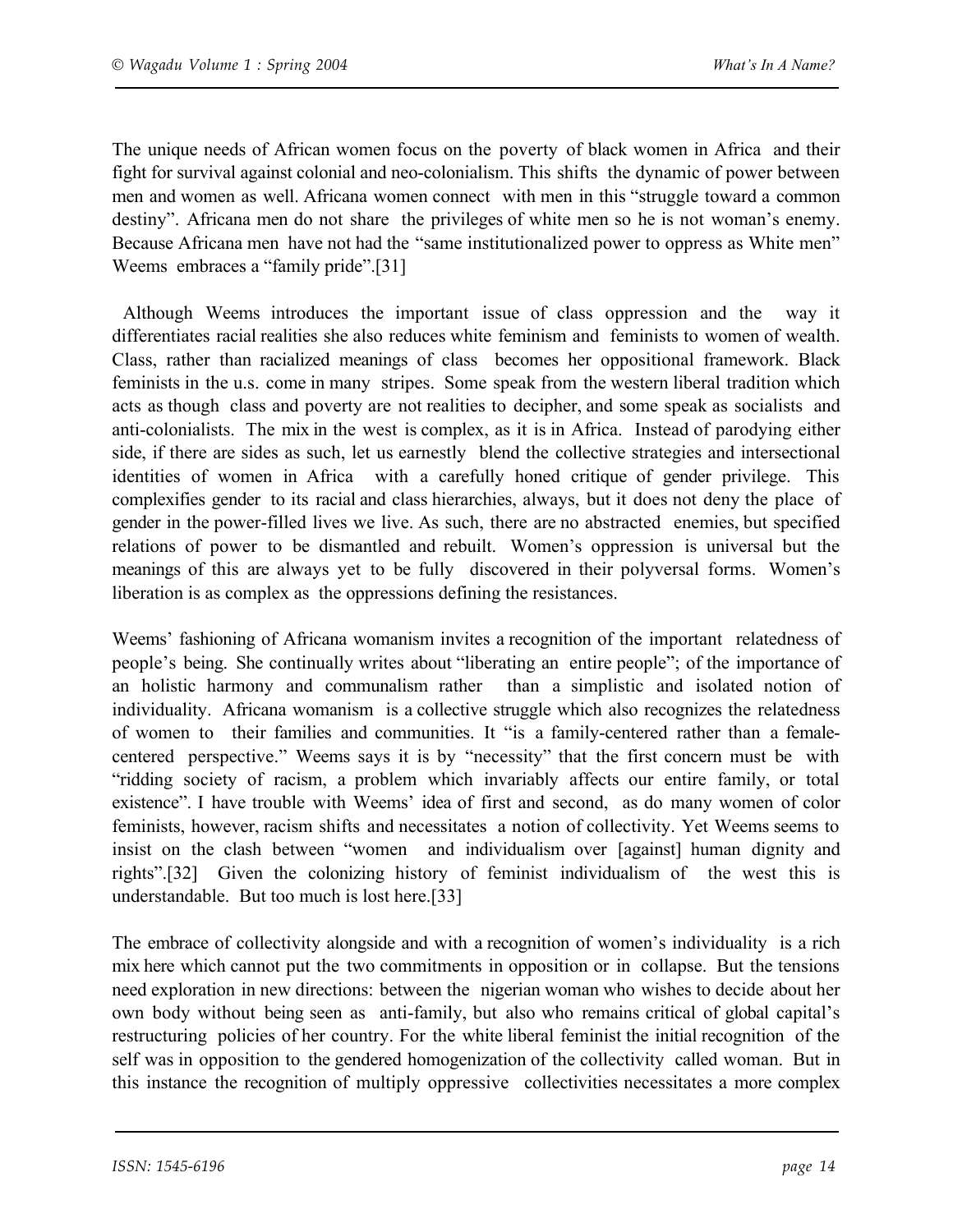wholeness of the individual. This notion is neither west, or non-west. It is polyhuman.

Africana womanism according to 'Zulu Sofola expresses an holistic harmony and communalism rather than individual isolation. The African experience of exploitation demands a recognition of the relatedness of humans in order to build resistance and their communities.[34] South African Julia Wells stresses the importance of maternal politics in political struggle in her country. Women, fighting as mothers, against apartheid is a dramatically important part of "black South African women's resistance history." South African "motherist movements" were significant challenges to the extreme effects of apartheid rule "which invaded too deeply into their private worlds".[35] This is a moment where women's activism derives from a site of both oppression and liberation, even if not feminist as it often is depicted.

For Ifeyinwa Iweriebor African feminism is "integrationist rather than separatist". Its tactics use negotiation, confrontation, consensus, and compromise. It is often reformist.[36] Obioma Nnaemeka reiterates this sense positioned against a western feminism which is exclusionary. She looks to an inclusionary feminism which she terms "negofeminism–the feminism of neogtiation, accommodation and compromise; no ego feminism".[37]

Glo Chukukere writes that "Nigerian feminism is womanism" meaning a nonviolent and nonconfrontational self-determined "ability of women to produce maximum results through cooperative endeavors". And, if feminism means a "female-oriented consciousness then there is no doubt" that Nigeria has a feminist history. However, nigerian women's history did not start with colonialism; and before `the' western experience some argue that Nigerian women were "competent warriors, rulers, and co-administrators with their menfolk."[38] As well, not all differences between males and females are hierarchical in parallel ways with the west. Hierarchy can be diffused and multiple. There was and is potential for non-hierarchical male/female relations because there is more often overlap between domestic and public arenas. Pre-colonial Africa was often defined by complementarity, rather than subordination. West Africa still has much fluidity between public and private domains.[39]

Many Africana feminists make clear that much of the dependence/oppression of African women today was initiated and/or exacerbated by western colonialist policies. Women in many countries lost land rights with european colonization; missionaries educated boys, and not girls. They scoff that this was one of the many "benefits" of contact with western civilization.

Taiwo Ajai poignantly then notes the irony that when African women speak on behalf of their own equality they are dismissed as being `western'. Many women in Africa see themselves as feminist/womanist even though they believe in partnership, rather than conflict between the sexes. It is this partnership that focuses on elementary literacy, freedom from hunger and poverty and disease for each and every person.[40] Each and every makes feminism truly universal here. There are complex flows to and from Africa that makes feminism polyversal in meaning; with femaleness as inclusive of humanity.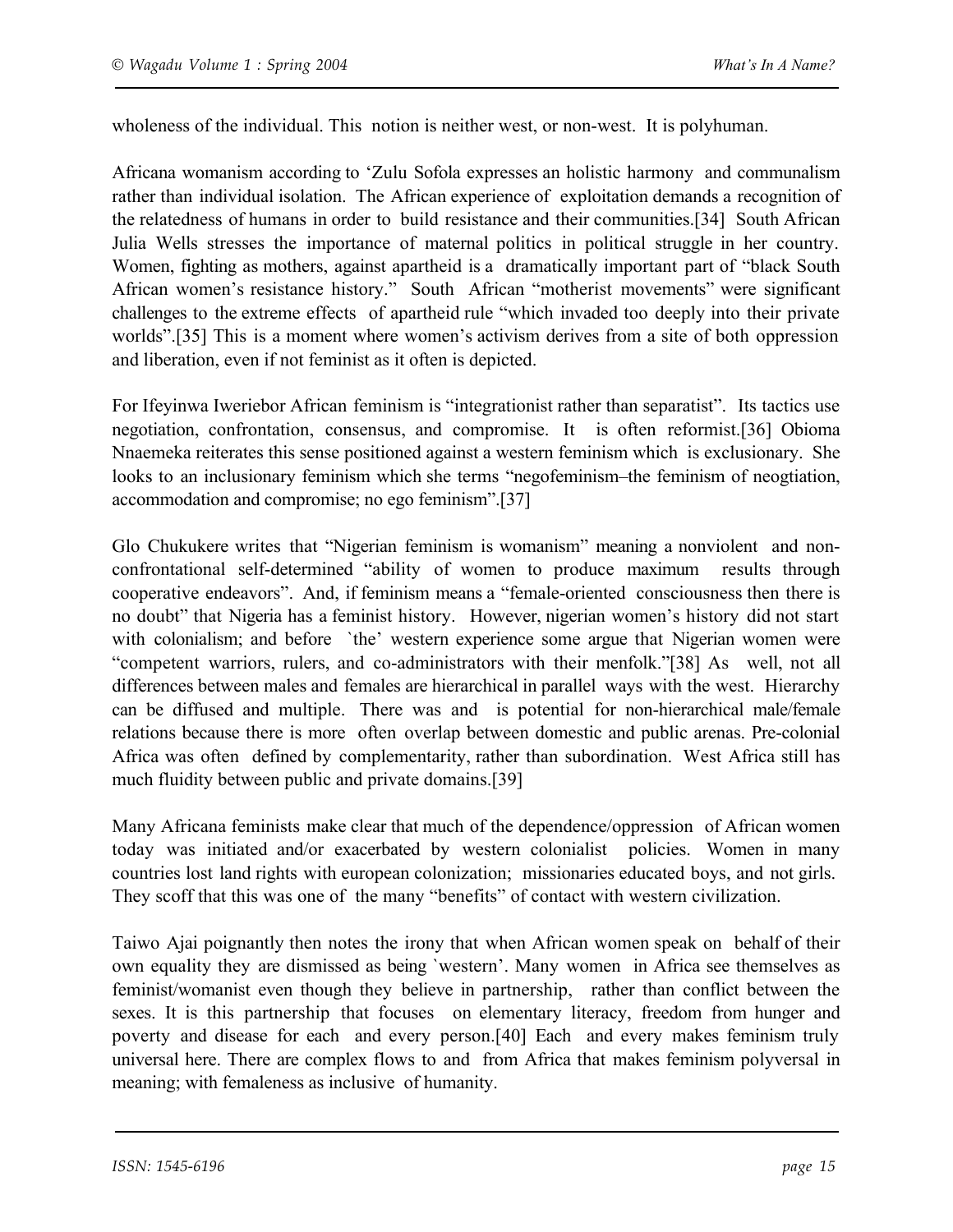This complexity of cultural tensions and historical occlusion could not be more painfully visited than at the first international 1992 conference on Women in Africa and the African Diaspora (WAAD)where conflict erupted over who should be allowed to participate in the conference. The conference organizers were all African, primarily black women, with a few white men and white women. The african-american contingent of women attending demanded that white women not be allowed to participate in the proceedings. The nigerians, as hosts, rejected this position as an act of "feminist exclusion and imperial arrogance". They preferred that the conference embrace a full understanding of inclusion, accomodation and negotiation instead of only seeing "color, differences, and separation".[41] The south-africans attending argued that everyone, regardless of race should be allowed to participate fully in the conference. They were extremely upset that two of the participants, a black and white south african who had co-authored a presentation had been reduced to tears and sadness.[42]

Many of the Africana women criticized the u.s. black women who thought they spoke in African voices, as western and imperialist in their actions. Their divisiveness seemed like European competitiveness, not African cooperativeness.[43] Many of the African attendees saw these u.s. women as shunting the malignancy of their own angst onto the conference. They disrupted the conference because they had come to "find themselves' and return to the motherland; we were caught up in their frustration and rage at being unable to do either". De Bryant poignantly states her grief about the agony felt by the white women attending and celebrates the fact that she cannot enjoy their pain. If I did, it "would mean I have a hole in my soul through which all that is humane and just and good is leaking out".[44] " Fidelia Fouche argues that apartheid can ever cure apartheid.[45] It is interesting to see this fault line across skin color, defined by culture, between Africana women and u.s. black women.

At one at the same time we see black women in serious conflict with each other over the meaning of feminism/womanism and the meanings of inclusivity. It is particularly interesting to see this played out in Africa with african-american women being criticized for their western exclusivity. This fault-line is not as clear-cut as it might first appear–there are westerners, so-to-speak in Africa, and Africans–in a cultural sense-- in the west. And, white western women were influenced by black women both inside and outside the west. The flows have always been here even though the power-filled relations are always shifting.

The other-than-liberal Africana feminisms, and black u.s. feminisms are more inclusive, in part, because they view women as human beings interconnected with others, and with systems of power. As such the African woman can be said to be one sort of original feminist, with her inclusive and humanistic character.[46] The white woman of the/a western tradition is simply another. In this particular conversation, the western in western feminism means white, and liberal individualist, and singularly focused on gender. It is by default not focused on issues of poverty and racism. In an other-than-liberal polyversal anti-racist feminism there must be dialogue between and across and through: women of color feminisms, Africana womanism,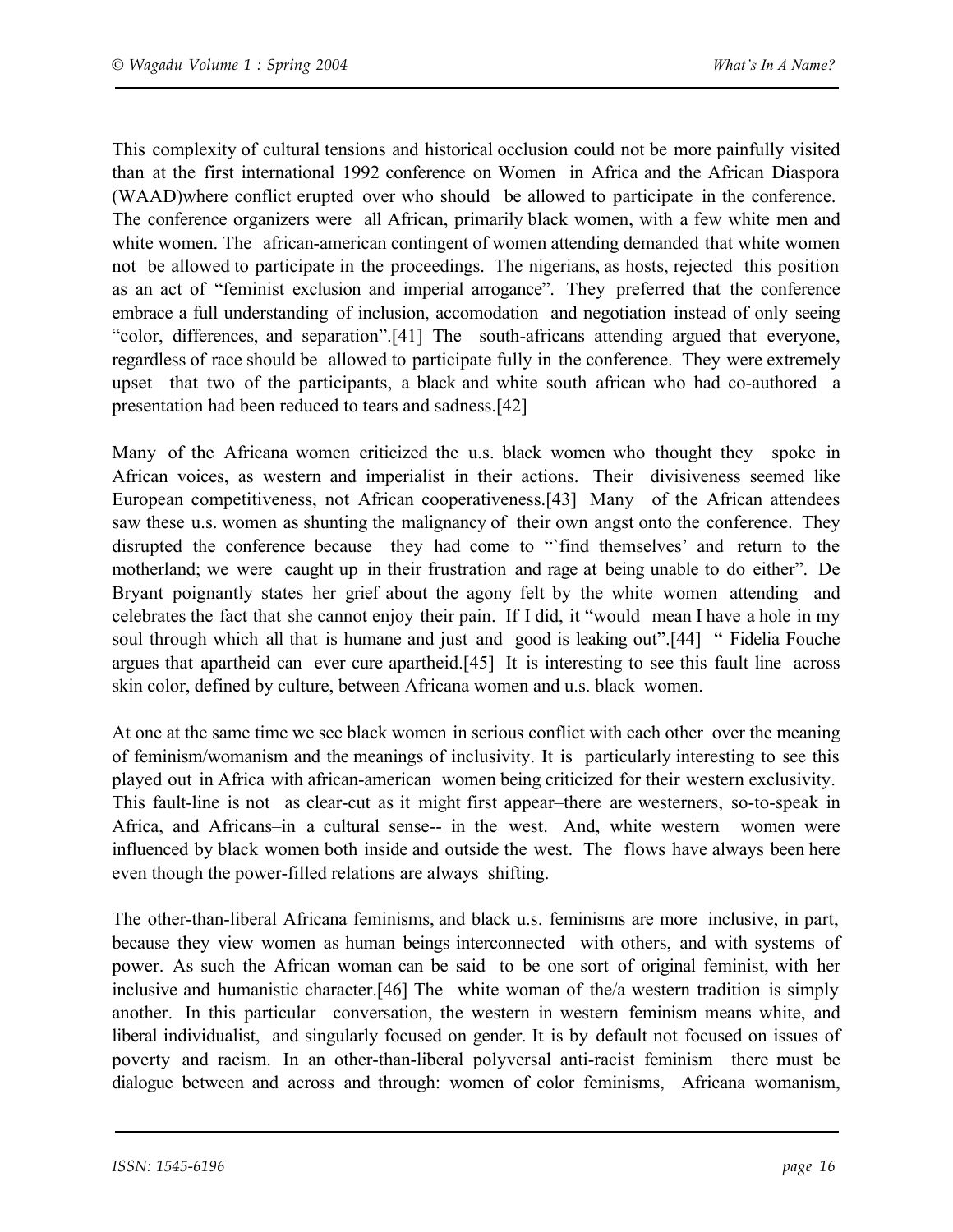feminisms of and in the west, feminisms of the global south, feminisms in Islam. These dialogues must shake loose the language of modernity, universalism, nationalism, globalization, tradition, religiosity, and secularism so they have the inclusive meanings for women that they need. But I would hope that this dialogue still names gender as such, but in non-exclusionary form and sexual freedom as key to the mix of race and class and so on. I want a feminism/womanism that includes lesbians and gays in Africa and Islam.[47]

Feminisms in Islam(s)

The context for thinking about the universality of humanity is hard while the war against terrorism rages. A "sense of genuine universal humanity" is always the chief casualty of war.[48] When Islam is named as an enemy at the same time that the rights of women are used to define the war against Osama bin Laden and the Taliban, Islam and democracy get positioned as oppositions. But I want to entertain the democratic essence of Islamic tradition as it is articulated by feminists in Islam and dialogue it with and alongside Africana and western feminisms.

The Qur'an which is the text for Islamic practice has multiple interpretations and interpreters. Much of the interpretation is done within and through a misogynist rendering of patriarchal privileges. Women are then read as less than, different from, in need of protection, to be veiled and hidden away. This patriarchal reading matches similar readings in fundamentalist Judaism and Christianity. There is no clear divide between west and non-west when it comes to misogynist fundamentalism and patriarchal privilege. All religions can be read for the sinfulness of women, the contamination of their blood, their lust, and the need for their seclusion. The Taliban took this fear and rage towards women to a horrific extreme but this should not occlude the recognition of the universalizing practices of masculinist privilege.

A problem with calling the Taliban fundamentalist is that it makes it seem as though they actually know the authentic fundamentals of Islam. Instead there are many feminists in Islam as well as believing women who argue that the Qur'an is potentially as democratic for women as it is not.[49] The text itself has democratic capabilities. The Qur'an is filled with open meanings for what equivalence can and should mean for women and men. According to Azizah Y. Al-Hibri nowhere does the Qur'an say that Eve was crafted out of Adam. Instead it states that males and females are created by God from the same soul or spirit (nafs). The founding myths as such are not inherently patriarchal when read in this way.[50]

Leila Ahmed chooses to think of at least two Islams: one of men, another of women. Men's Islam–an official textual Islam–is interpreted with several authenticities which are misogynist. Women's Islam evolves in practice through oral traditions which are always changing and developing as women sort through the meanings of Islam in daily life.[51]

The struggles between sectors of mainstream Islam, Islamic misogynist fundamentalists, and the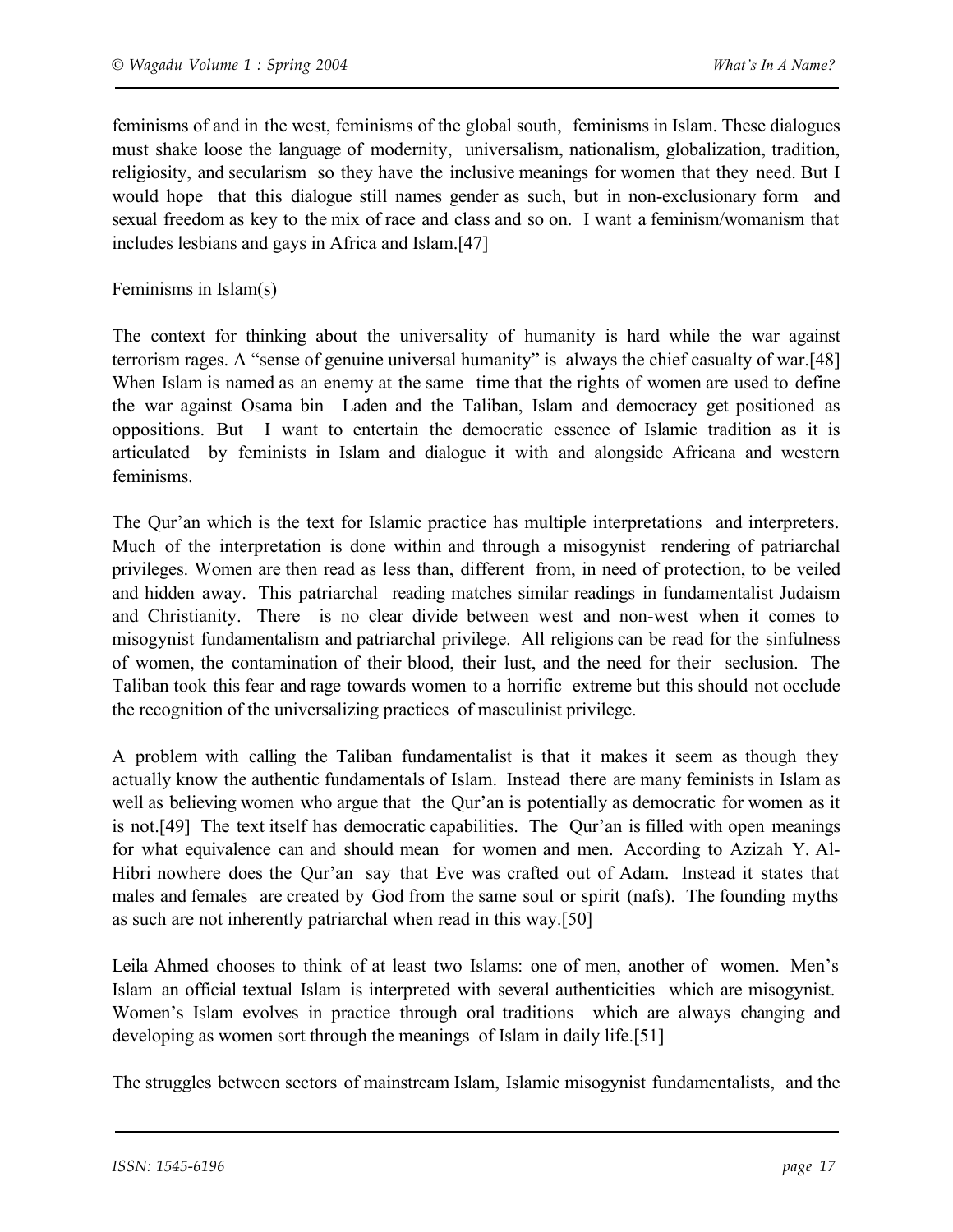western culture of global capital with its discourse of freedom, have become more visible. Established practices of patriarchal culture are unsettled as the universalizing practices of global capital redefine the secure divisions between public and private life, family and economy, men and women. Women's lives are at the center of this flux and change and they become the targets for establishing cultural autonomy and nationalist identity. Yet many of these women, some who call themselves feminist, are not obedient and docile. They have been sorting out their own democratic conception of Islam for decades. Their effect has not gone unnoticed by fundamentalist misogynists of all sorts. Women in countries throughout the muslim world have been unsettling the masculinist divide while global capital appropriates as well as instigates women's freedom.

The suicide rate of women in South East Turkey is two times as high as the rest of the country; where women are two times as likely to kill themselves as men. [52] In Tehran, iran, although the law now requires women to cover their hair and conceal their bodies in loose clothing women still have their individual acts of rebellion. Those wealthy enough have nose jobs and wear their post-surgical bandages as badges of honor. Others work-out aerobically in their women only gyms and wear long nail implants. Others wear their long coats and scarfs over their black mini skirts imported from italy. A few teenage girls cut their hair short and dress as boys to rebel against the restrictive dress codes.[53] And so far, it is the women's vote which keeps the more moderate government of Mohammed Khatami in power. In morocco hundreds of thousands support the government plan to reform women's status in terms of literacy and divorce law.

A few countries are attempting to articulate an Islamic politics which recognizes the multiple and plural meanings of Islamic practice. In tunisia, according to Saba Mahmood and Talal Asad, the Islamic leader Ghannushi, who has been banned from Tunis, has discussed the need to politically institutionalize the multiple interpretations of the founding texts. Recognizing the distinction, between the Qur'an and its interpreters and interpretations, Ghannushi has suggested that the electorate be allowed to vote for or against policies that flow from any given reading. This utilizes the doctrine of nasiha–the obligation, more than the right--to criticize and debate. As such, this formulation of Islamic tradition accomodates a plurality of scriptural interpretations; difference is understood as a blessing according to the shari'a. Asad reiterates that ijtihad authorizes the "construction of coherent differences", not the "imposition of homogeneity". In this instance pluralism is not foreign to Islam; tolerance is not the same as indifference; and intolerance should not be equated with violence. As such, the richness of Islam lies in its openness rather than oneness with God.[54]

This is not the Islam that the west sees. The Islam of the west remains static, and traditional; non-modern. But Talal Asad asks us to see that tradition need not be fixed and unchanging. Authenticity need not be repetitive and uncreative. He gives as an example the tradition of liberalism; which continues to change and adapt. Traditional practices allow for the possibility of argument and reformulation; as such traditions can be central to modernity itself.[55]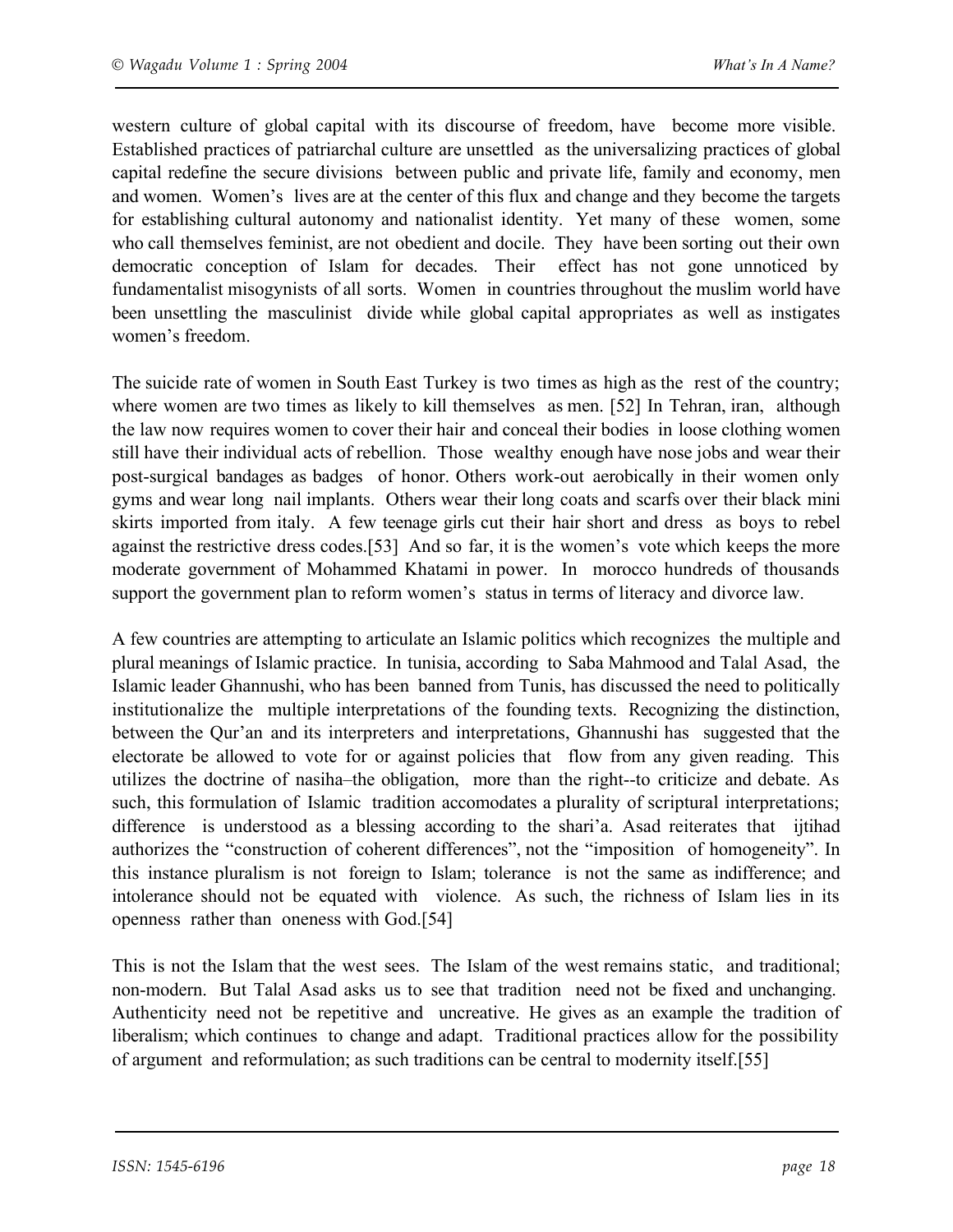He wonders why "western culture is thought to be pregnant with positive futures in a way no other cultural condition is". And why liberalism has acquired such a hegemonic status that all other cultures are judged and seen in terms of a teleological westernized path to the future.[56]

Saba Mahmood also interrogates the way the global west thinks oppositions religiosity and secularism; traditionalism with patriarchy and modernity with women's freedom. She asks that religious practices in Islam not be viewed as apriori subordinating of women. Instead women's agency within these practices must first be explored. Mahmood studies women in the Mosque movement in egypt as "reconfiguring" gendered practices within Islamic pedagogy. These women defy the practice of male teaching and instruct women and girls on the meaning of the Qur'an. They have their own rendering of self-realization and autonomous will which cannot simply be read from the west for the west. The women's Mosque movement wants to restore virtue and humility; and embraces "individual and collective practices of pious living". These women "subvert the hegemonic meanings of cultural practices".[57]

Women's agency for Mahmood is "not simply resistance to domination" but is also an "action that is created and enabled by relations of subordination". If I understand this point correctly it means that the simple oppositioning of oppression and freedom is ill-placed and that agency develops from within resistances that are incomplete or less than total. Mahmood re-reads the meaning of docility and humility as the effort to achieve a malleability to be instructed in the ways of Islam, but with women as teachers of this process. She sees agency instead of passivity. Al-haya, meaning to be diffident and modest is seen as a process of learning shyness, not oppression.[58] Mahmood embodies the veil with piety and rebellion.

Mahmood asks secular women to presume the oppressiveness of religiosity. Cultural and religious practices can be habitually repressive AND re-readings are still possible. She does not see secular reasoning and morality as exhaustive of "valuable human flourishings". She asks that non-liberal traditions be explored for their possibilities for liberation and not be subsumed into a "universalized seeing of subordination".[59] When women teach and study Islamic scriptures this modernizes religiosity and does not limit it to a traditionalist misogyny. Islam is not simply custom and tradition; nor is the west simply modern.

For Mahmood choosing religion can be an act of liberation as can veiling, if the woman sees it as part of the process of teaching herself humility. The veil means "both being and becoming a certain kind of person"[60] and contributes to the making of the self. And they develop their individual selves even if not in a western autonomized fashion.

Yet, the history of veiling is often also one of misogynist fundamentalism and western colonialism; meaning different things at different times. Women have been forced to remove the veil as a sign of modernization AND to don it as a statement of anti-colonialism and antiwesternization. Context matters before women's agency can be known.[61] Self-realization is not simply a western construct although its equation with autonomous free will is. More than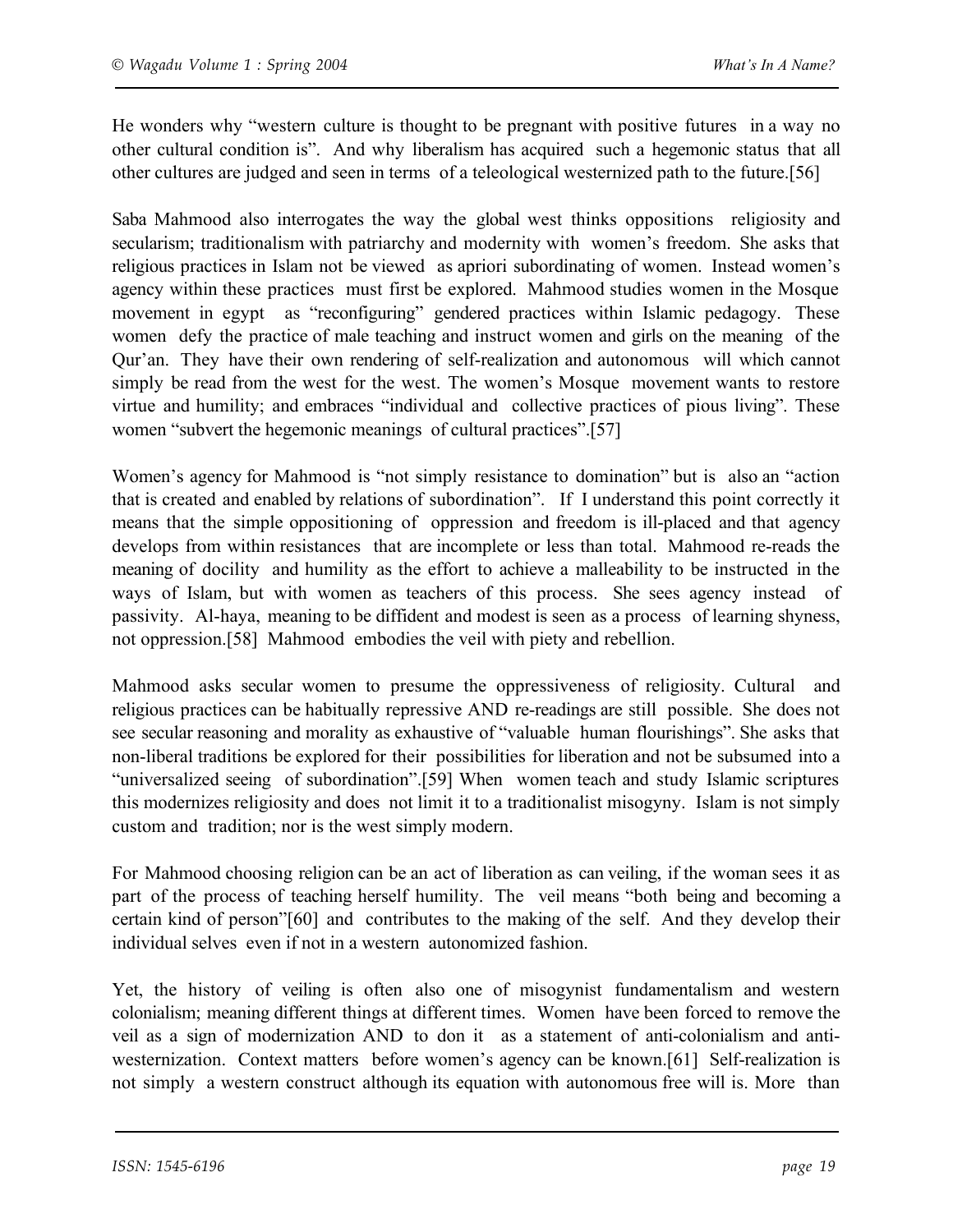liberal notions of self-fulfillment exist in these instances.

Still, I wonder why veil women and not men? Why this particular process for women's humility? Why not have men veil to learn this humility as well? Or am I reducing equality to sameness of treatment, in western fashion? This said, given my cultural context I would not wear the veil, but I do not see it as more problematic than other western codes of femininity. I dress as a female with signs given on my face: make-up, hair in view; and skirts, and jewelry. But I also think I give these signs my own personal meanings, which obviously I am not fully free to do.

So what are the boundaries, if any, between liberal individualism and Islamic self-fulfillment, and Africana womanist collectivity? The concept of self cuts through each but with different understandings of fulfillment for the self. In order to begin to see the polyversal status of individuality within these discourses one needs to de-naturalize the concept of the singular, competitive, autonomous self while holding onto the notion of the social, communal self which has obligations to others but rights as well. This is neither an anti or pro western/liberal stance. Rather it is a dialogic positioning of Africana womanist collectivism with an individuality defined in other-than-liberal individualist frames. The self-determining self is free AND not; liberal AND not; free and yet connected. Equality is not simply western, meaning sameness of treatment but understood as a diversely unified treatment of fairness.

Little of this complexity comes through in the anti-terrorist war rhetoric of post-Sept. 11th between modernity and the west; and religious fundamentalism and the east.[62] Women's rights becomes the rallying cry as women are once again made the pawns of war. The civilized world will protect the women of Afghanistan from the Taliban even though there are religious fanatics in the west; and secularists and mainstream believers in the east. This use of women's condition is hardly new to the women of afghanistan. The soviets de-veiled women and insisted they wear skirts as part of their modernization program. Then the Taliban passed laws enforcing the burqa and disallowing women to work or go to school, effecting up to 150, 000 working women and about 100,000 girls at school as part of their anti-soviet policy.[63]

The Feminist Majority, a western liberal feminist activist group was crucial in first bringing the plight of Afghan women to the attention to the world. The work they did was utterly crucial and yet problematic in that their exposure of women's condition did not criticize u.s. policies for past support of Taliban rule. This explains in part the Bush administration's early waffling on women's rights. At first Bush officials said that they did not want to appear too pushy about women's rights and needed to be culturally sensitive in their condemnation. Shortly after, the State Department released a report the "Taliban's War Against Women", which states that "Islam is a religion that respects women and humanity", while the "Taliban respects neither". The report then advocated a role for women in a post-Taliban afghan government.[64]

Little was ever said about women activists in afghanistan or in exile; nor was their recognition of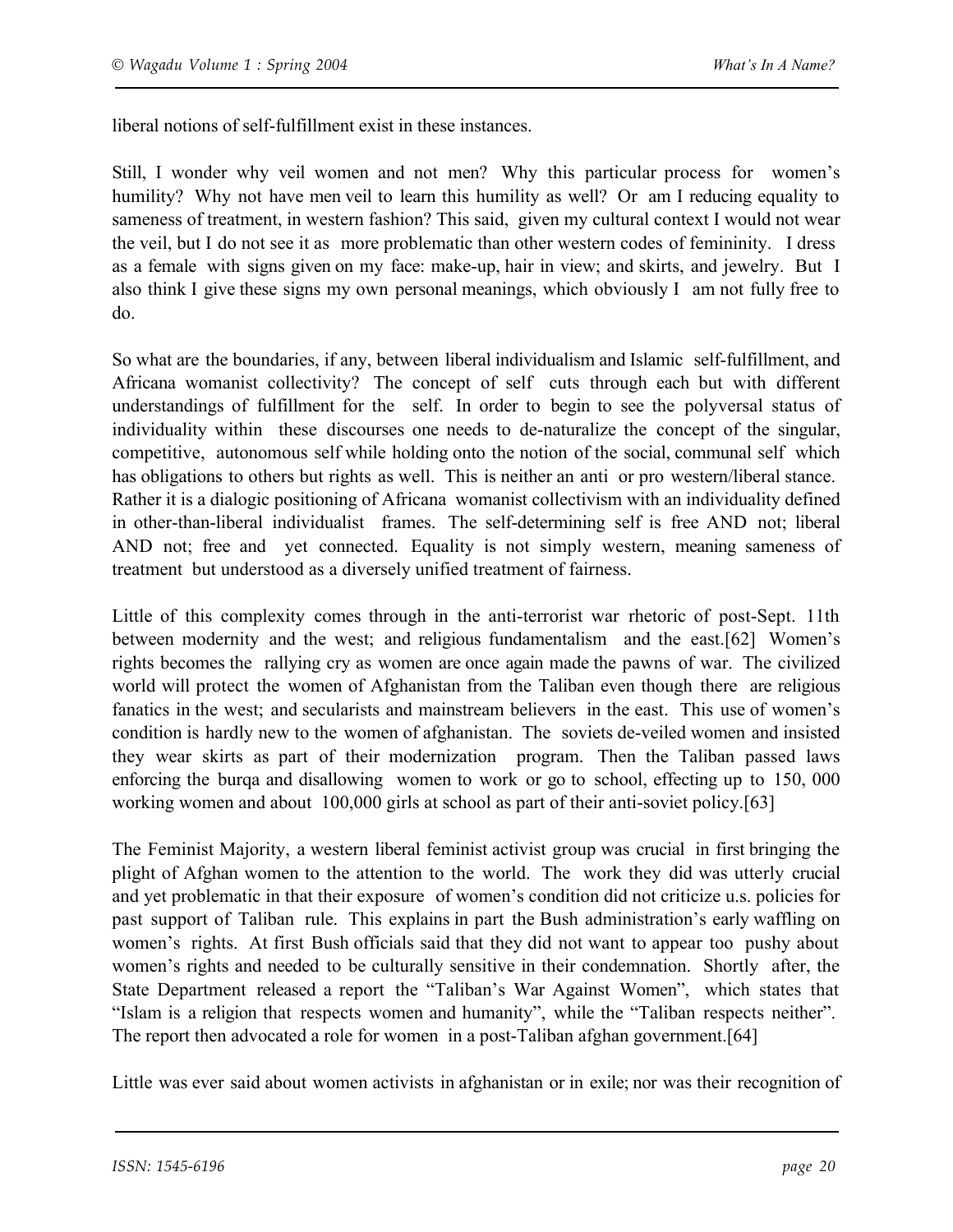the wide swath of feminisms that exist within Islam. Instead the feminist rhetoric used by the Bush administration dominated the airwaves. This has very much to do with the way that the u.s. dominates globalized media in the first place. But it also has to do with the fact that much of the feminism in islam is also anti-colonial, and anti-western. Most muslim feminists who speak against the Taliban also speak against u.s. foreign policy. Fawzia Afzal-Khan states quite clearly that muslim feminist voices speak simultaneously against "Islamic extremism" and the "unjust foreign policies of the United States that have contributed and continue to contribute to the `hijacking' of Islam for terrorist ends". Most muslim feminists argue that the u.s. must rethink its foreign policy as a whole, particularly in the middle east.[65] The feminism that is publicized in and by the west silences these voices.

Fifty-seven men and five women–all of whom had been exiled activists-- attended the peace talks in Bonn. [66] The Revolutionary Association of the Women of Afghanistan (RAWA) who were at first excluded from the proceedings, were quite critical that the women chosen as negotiators were compromised by their husbands and/or fathers allegiances to the Northern Alliance, which is also misogynist fundamentalist.[67] This simply shows the factionalism that is endemic to political struggle within the afghan women's movement.

An Afghan Women's Summit for Democracy was held in Brussels and Senator Hillary Rodham Clinton hosted a Forum on the Future of Women in Afghanistan along with the Feminist Majority on the importance of women in the reconstruction of their country.[68] At the hearings many of the afghan women spoke about the importance of support from u.s. women's groups and yet their fear of a cultural imperialism that does not fully understand afghan women's particular situations.

It is also instructive to note that Hillary Clinton, especially as first lady, was very active in speaking on behalf of women's rights for women in other countries, while not here at home. Although she traveled the world to speak on behalf of women in india and Africa, she remains mute on issues like abortion, welfare rights, and day care needs, for u.s. women. She appears to equate women's rights with modernization by the west.

When Dr. Sima Samar, the physician and exile who now heads the Ministry of Women's Affairs in the new afghan government was asked whether a liberated afghanistan is a western one she answered: Why should everything be Westernized? Liberation is not just a Western idea. Everyone wants it." The liberated afghan woman will have access to education, the right to vote, the right to work, the right to choose a spouse. But these are rights of all human beings, not just western ones.[69] Yohra Yusuf Daoud, a former Ms. Afghan who is a radio talk show host in Malibu, California speaks of her mixed views of women's liberation. "If a woman has to wear a burqa head to toe but can go to school, then that is something I approve of". [70]

Yet one more view expresses one more variety on this theme. The american journalist Amy Waldman says that she could not get used to speaking to women through the burqa.. You don't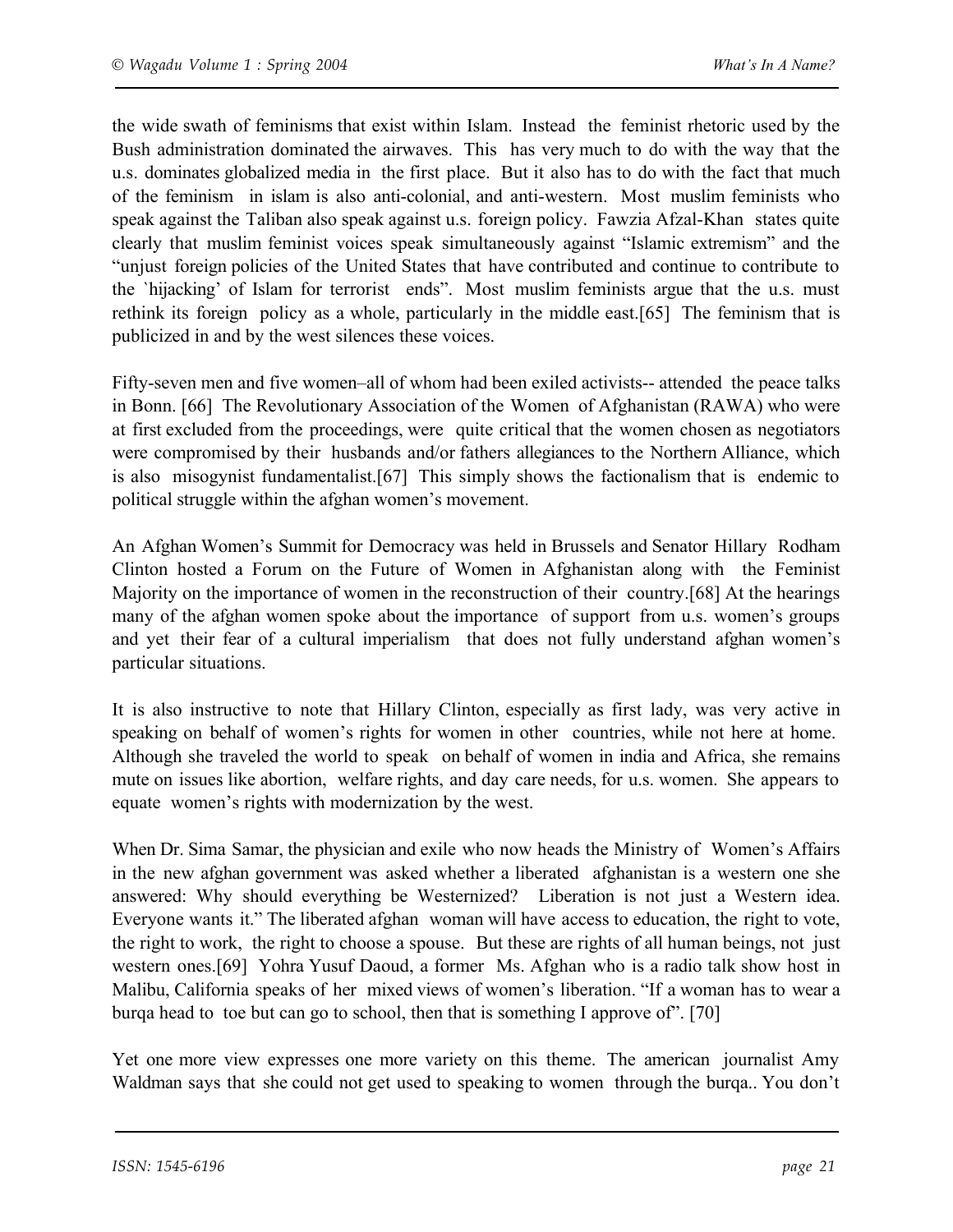see a person; "it feels like talking to a voice box". It distorts the woman; it is "an impenetrable wall of pale blue polyester where a human being should be".[71] She could not make sense of the contradictions as the Taliban would trade sleazy pictures of indian women, cover and seclude their own, while treating her with respect.

These contradictions are part of the context of women's rights discourse. The u.s. supports regimes that greatly limit women's rights when other more pressing policies are at stake. President Bush calls for women's rights in afghanistan while he plans to shrink or eliminate several federal offices charged with protecting women's interests here at home. Ten regional offices of the Labor Department of the Women's Bureau are to be closed; offices on women's health in the Food and Drug Administration and Centers for Disease Control and Prevention are to be consolidated. As well, Bush did not continue the White House Women's Initiative and Outreach post created by Clinton in 1995. As a result many programs assisting working women are now in jeporady.[72] One senator, claiming anonymity says of Bush's afghan woman's policy: "I think this is a great chance for them to do a gender gap number without rubbing up against the right wing".[73]

This hypocrisy makes the work of women, everywhere, all the harder. Afghan women walk the tightrope between being too traditional and too modern while neither choice is one of their making. They have to try and find a balance that works for them. As Rina Amiri, a senior associate in the Women and public Policy Program at Harvard, who was born in afghanistan says: "If we push the gender agenda too blatantly, and we push it too forcefully, not only will Afghans define their attitudes toward gender in defiance of the Taliban but also in defiance of the West".[74] Yet, one should not see simple domination here because afghan women defied the Taliban while wearing the burqa. Many women taught their daughters to read, others organized secret schools at great risk to themselves, others.[75] They will negotiate a new life from their incredible resilience, which is neither patriarchal nor western.

Renaming Feminism as Polyversal

Anti-racist feminisms are humanist theories of inclusivity that name women in their complete varieties. This variety expresses the standard of polyversality–a connectedness rooted in distinctness; a sharedness expressed through uniqueness. This feminism denies selfdetermination to no one. It demands choice over one's body and one's mind. It seeks to multiply the meanings of each activity.

Feminism has a unity which is also simultaneously diverse. It is multiple and continues to multiply. As such, feminism is the most inclusive theory of social justice I know but I am not sure that this is the same thing as saying, as feminist bell hooks does, that Feminism is for Everyone. Because feminisms are about displacing and rearranging masculinist privilege–with its racist and colonialist roots/routes--there are men and women alike who will not embrace it. The inclusivity is too revolutionary; the power rearrangements too unsettling.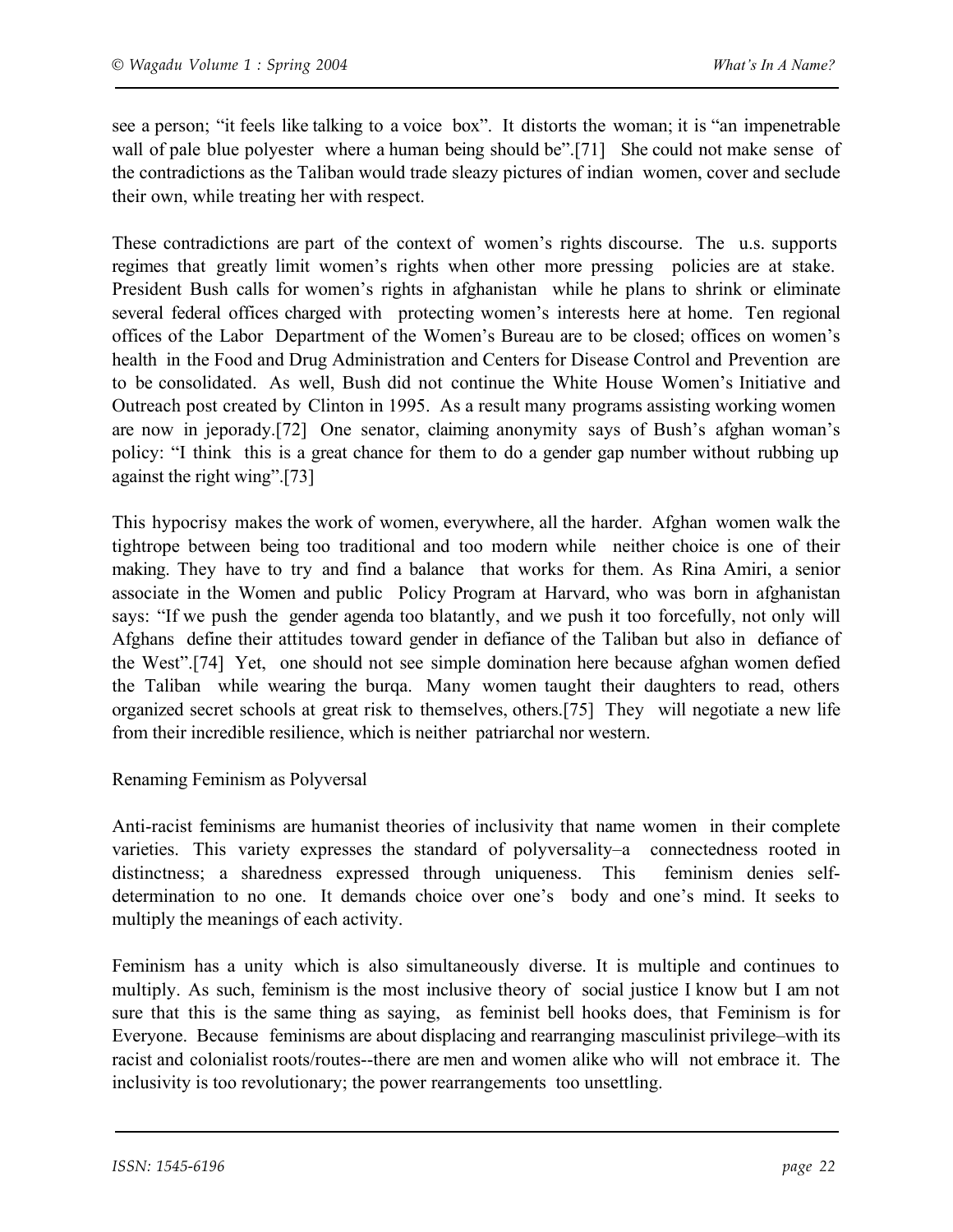This polydimensional start to feminisms means that liberal, Islamic, and Africana feminists dialogue with each other while challenging the limits of each others viewings. This means that all feminisms must unsettle the west/non-west divide in order to see each other more fully. Feminists in the west have the most work to do because their ways of seeing have been stunted gravely by the positionings of power.

We, the big `we', must agree that most women want freedom and most women want equality as well. This is what makes us similarly human. That we may define these constructs differently also makes us uniquely human. Women's polyversality allows us to see one another but not simply as in a mirror. At this moment women across the globe must find a way to mix and match the different traditions of women's struggle. The process of naming, and seeing, and working together must dislodge traditions, and find new ways of changing our lives which leaves none of us behind.

Endnotes

[1]I do not capitalize countries and identities to call attention to their fluidity rather than their static and ahistorical meanings.

[2]I am indebted to Carol Quillen, "Feminist Theory, Justice and the Lure of the Human", Signs, vol. 27, no. 1 (Autumn, 2001), pp. 87-122, for the phrasing, "other-than" in pluralizing feminisms beyond liberalism..

[3]Zillah Eisenstein, The Color of Gender, Reimaging Democracy (Berkeley: University of California Press, l994), p. 175. Also see my The Female Body and the Law (Berekley: University of California Press, l988), especially chapters 2, 3, and 6.

[4]Toni Morrison, Beloved (New York, Alfred Knopf, l987), p. 190.

[5]Jill Nelson, "Call Me Woman", Ms. Magazine, vol. XI, no. 2 (Feb./March, 2001), p. 48.

[6]Inji Aflatun, "We Egyptian Women", in Opening the Gates: A Century of Arab Feminist Writing, ed. Margot Badran and Miriam Cooke (Bloomington, Indiana: Indiana University Press, 1990), p. 350.

[7]Zillah Eisenstein, Hatreds, Racialized and Sexualized Conflicts in the 21st Century (New York: Routledge, 1996), p. 109.

[8]I am indebted to my friend and African historian Sandra Greene for helping me clarify this point.

[9]As quoted in Yoshimi Yoshiaki, Comfort Women, Sexual Slavery in the Japanese Military During World War II, (New York: Columbia University Press), p. 199.

[10]Ibid., As stated by the United Nations Commission on Human Rights, l996, p. 23.

[11]Mahmood Mamdani, When Victims Become Killers (Princeton: Princeton University, 2001), chapter 7.

[12] Eisenstein, Hatreds, chapter 5.

[13]Zillah Eisenstein, The Radical Future of Liberal Feminism (New York: Longman, l981;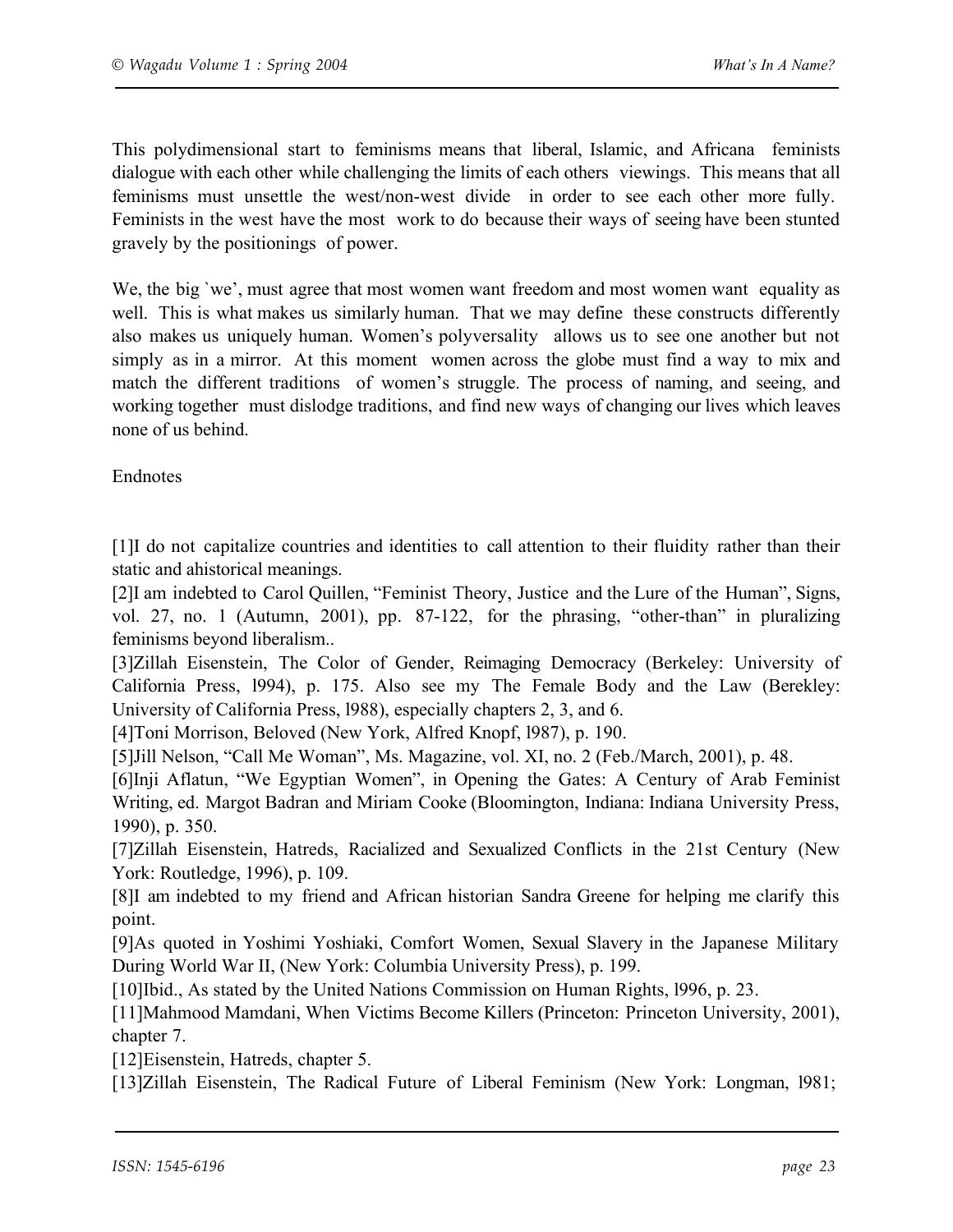reprinted (Boston: Northeastern University Press, l993), p. 4.

[14]Martha Nussbaum, Women and Human Development (New York: Cambridge University Press, 2000), pp. 74, 8, 32. 242.

[15]Carol Quillen, "Feminist Theory, Justice and the Lure of the Human", pp. 88, 89, 100, 120. [16]Martha Nussbaum, Sex and Social Justice (New York: Oxford University Press, l999), pp. 9, 256.

[17]Ibid., p.9.

[18]Amartya Sen, "Population and Gender Equity", The Nation, vol. 274, no. 4 (July 24/31, 2000), p. 18.

[19]"Women Key to Effective Development", available at: http://www.worldbank.org/gender/

[20]Ratna Kapur, "Imperial Parody", Feminist Theory, vol. 2, no.1 (2001), pp. 79-88.

[21]Susan Moller Okin, "Is Multiculturalism Bad For Women?", in Susan Moller Okin, ed., Is Multiculturalism Bad For Women? (Princeton: Princeton University Press, l999), p. 9.

[22]Azizah Y. Al-Hibri, "Is WesternPatriarchal Femnism Good for Third World/Minority Women?" in Okin, ed., Is Multiculturalism Bad For Women?, pp. 41-46.

[23]Angela Davis, "Reflections on the Black Woman's Role in the Community of Slaves", Black Scholar, vol. 3, no. 4 (December, 1971), pp. 3-15; and her Women, Race, and Class (New York: Random House, l981).

[24]Clenora Hudson-Weems, Africana Womanism: Reclaiming Ourselves (Troy, Michigan: Bedford Publishers, 1993), p. 153.

[25]Willie Lee Rose, Slavery and Freedom, William Freehling, ed. (New York: Oxford University Press), p. 29.

[26]Deborah Gray White, Ar'n't I a Woman? (New York: W.W. Norton, 1999), p. 190.

[27]Alice Walker, In Search of Our Mothers' Gardens (New York: Harcourt Brace Jovanovich, l983), p. xi.

[28] Eisenstein, The Color of Gender, p. 212.

[29]Awa Thiam, Black Sisters Speak Out: Feminism and Oppression in Black Africa (London: Pluto Press, 1986), p. 3.(?)

[30]Hudson-Weems, Africana Womanism, pp. 39, 41, 44, 48.

[31]Ibid., pp. 2, 5, 7.

[32]Clenora Hudson-Weems, "Africana Womanism", in Obioma Nnaemeka ed., Sisterhood, Feminisms and Power, From Africa to the Diaspora (Trenton, N.J.: Africa World Press, l998), p. 149.

[33]Ibid., Clenora Hudson Weems, "Self-Naming and Self-Definition: An Agenda for Survival", pp. 450, 451.

[34]'Zulu Sofola, "Feminism and African Womanhood", in Nnaemeka, ed., Sisterhood, Feminisms, and Power, p. 54.

[35]Julia Wells, "Maternal Politics in Organizing Black South African Women: The Historical Lessons", in Nnaemeka, ed., Sisterhood, Feminisms, and Power, pp. 259, 260.

[36]Ifeyinwa Iweriebor, "Carrying the Baton: Personal Perspectives on the Modern Women's Movement in Nigeria", Ibid., p. 303.

[37]Obioma Nnaemeka, "This Women's Studies Business: Beyond Politics and History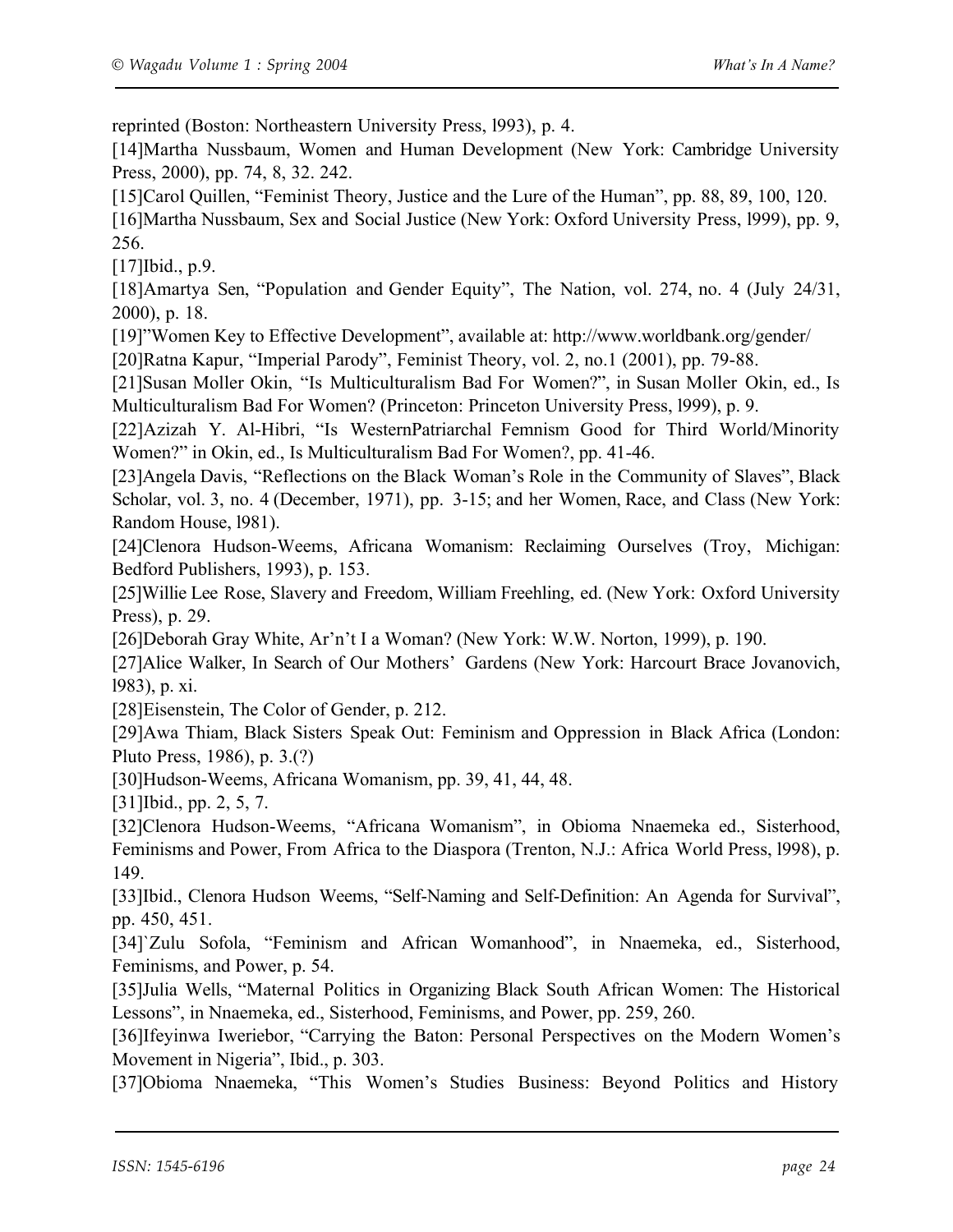(Thoughts on the First WAAD Conference)", Ibid., p. 371.

[38]Glo Chukukere, "An Appraisal of Feminism in the Socio-Political Development of Nigeria", Ibid., pp. 139, 145.

[39]Niara Sudarkasa, "The Status of Women in Indigenous African Societies", in Rosalyn Terborg-Penn, Sharon Harley, Andrea Benton Rushing, eds., Women in Africa and the African Diaspora (Washington, D.C.: Howard University Press, l987), pp. 28-36.

[40]Taiwo Ajai, "The Voluptuous Ideal", in Daphne Williams Ntiri, ed., One is Not A Woman, One Becomes...(Troy, Michigan: Bedford Pub., l982), pp. 78, 79, 81.

[41]Obioma Nnaemeka, "This Women's Studies Business", in Sisterhood, Feminisms and Power, pp. 364, 366.

[42]"Statement from the South African Delegation Regarding the Request by Some Participants that Whites Be Excluded from Presenting Papers at the WAAD Conference", in Ibid., p. 480.

[43]Martha Banks, "Bridges Across Activism and the Academy: One Psychologist's Perspective", in Ibid., p. 390.

[44]De Bryant, "Reflections on Nsukka `92", in Ibid., pp. 406-408.

[45]Fidelia Fouche, "The Nigeria Conference", in Ibid., p. 419.

[46]Filomina Chioma Steady, "African Feminism: A Worldwide Perspective", in Terborg-Penn, Harley, and Benton, eds., Women in Africa, p. 21.

[47]Robert Worth, "Duality of Gay Muslims is Tougher After Sept. 11", New York Times, January 13, 2002, p. 31.

[48]Mohsen Makhmalbaf, "Limbs of No Body: The World's Indifference to the Afghan Tragedy", Monthly Review Press, vol. 53, no. 6 (November, 2001), p. 29.

[49]I am indebted to discussions with Asma Barlas as well as her forthcoming book, Believing Women, Unreading Patriarchal Interpretations of the Quran (Austin: University of Texas Press, forthcoming, 2002).

[50]Azizah Y. Al-Hibri, "Is Western Patriarchal Feminism Good for Third World/Minority Women?", in Okin, ed., Is Multiculturalism Bad for Women?, p. 42.

[51]Leila Ahmed, "The Women of Islam", Transition, Issue 83, vol. 9, no. 3 (2000), pp. 78-96; and her Border Passages (New York: Farrar, Straus and Giroux, l999).

[52]Douglas Frantz, "Turkish Women Who See Death as a Way Out", New York Times, November 3, 2000, p. A10.

[53]Elaine Sciolino, "Iran's Well-Covered Women Remodel A Part That Shows", New York Times, September 22, 2000, p. A1.

[54]Talal Asad inverview with Saba Mahmood, Stanford Humanities Review, vol. 5., no. 1-?

[55]Talal Asad interview with Saba Mahmood, Stanford Humanities Review, vol. 5, no. 1–?  $[56]$ Ibid.,

[57]Saba Mahmood, "Feminist Theory, Embodiment, and the Docile Agent: Some Reflections on the Egyptian Islamic Revival", Cultural Anthropology, vol. 16, no. 2 (2001), pp. 210, 204, 205. [58]Ibid., pp. 210, 211.

[59]Ibid., p. 225.

[60]Ibid., p. 215.

[61]Camelia Entekhabi-Fard , "Behind the Veil", Ms. Magazine, (July/August, 2001), p. 72.